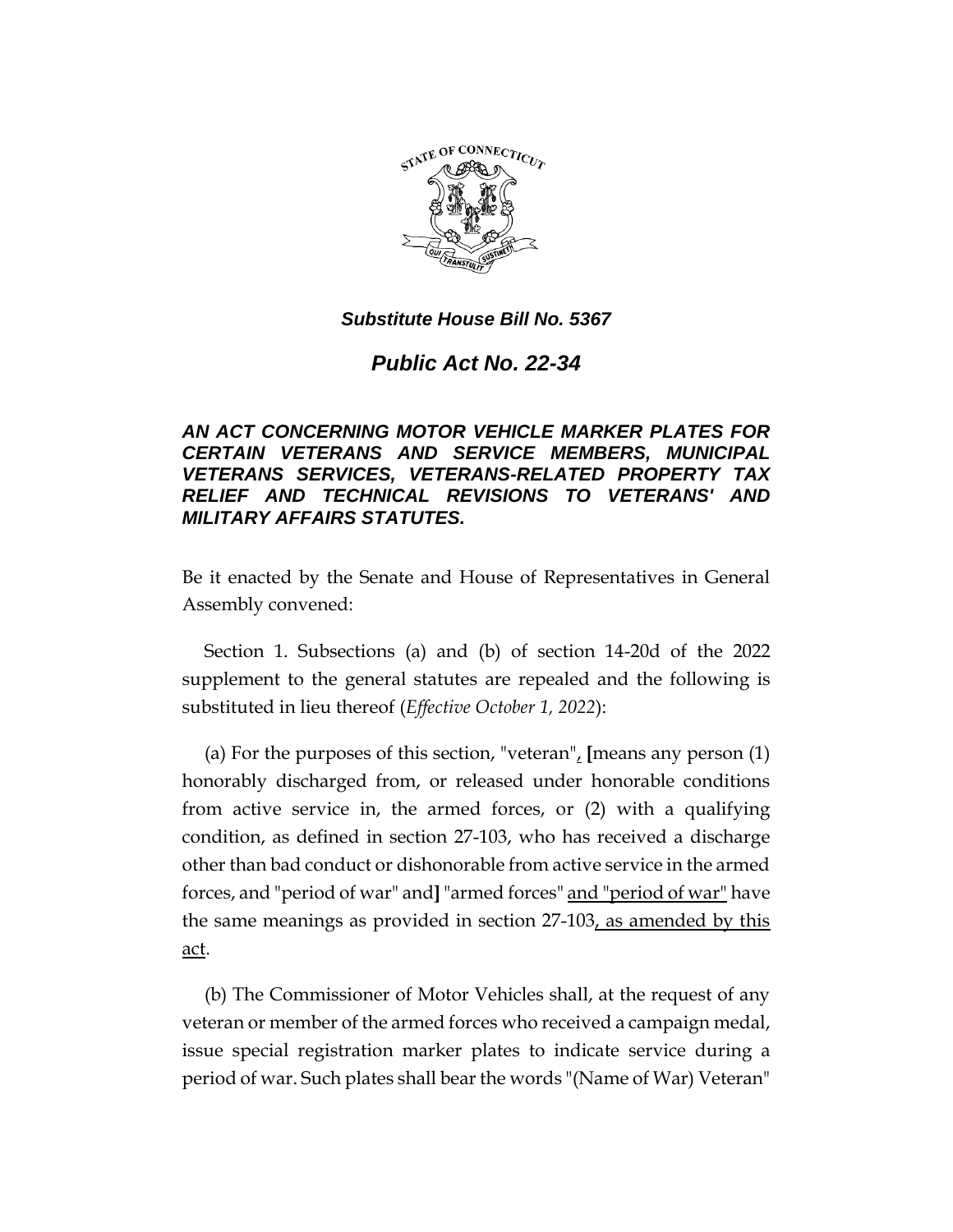and shall be designed in consultation with the Commissioner of **[**Veteran**]** Veterans Affairs. The plates shall expire and be renewed as provided in section 14-22. The Commissioner of Motor Vehicles shall charge a fee for such plates, which fee shall cover the entire cost of making such plates and shall be in addition to the fee for registration of such motor vehicle. No use shall be made of such plates except as official registration marker plates.

Sec. 2. Subsections (a) to (c), inclusive, of section 27-103 of the 2022 supplement to the general statutes are repealed and the following is substituted in lieu thereof (*Effective October 1, 2022*):

(a) As used in the general statutes, except chapter 504, and except as otherwise provided: (1) "Armed forces" means the United States Army, Navy, Marine Corps, Coast Guard and Air Force and any reserve component thereof, including the Connecticut National Guard performing duty as provided in Title 32 of the United States Code, as amended from time to time; (2) "veteran" means any person honorably discharged from, released under honorable conditions from or released with an other than honorable discharge based on a qualifying condition from, active service in, the armed forces; (3) "service in time of war" means service of ninety or more cumulative days during a period of war unless separated from service earlier because of an injury incurred or aggravated in the line of duty or a service-connected disability rated by the United States Department of Veterans Affairs, except that if the period of war lasted less than ninety days, "service in time of war" means service for the entire period of war unless separated because of any such injury or disability; (4) "period of war" has the same meaning as provided in 38 USC 101, as amended from time to time, except that the "Vietnam Era" means the period beginning on February 28, 1961, and ending on July 1, 1975, in all cases; and "period of war" shall include service while engaged in combat or a combat support role in Lebanon, July 1, 1958, to November 1, 1958, or September 29, 1982, to March 30,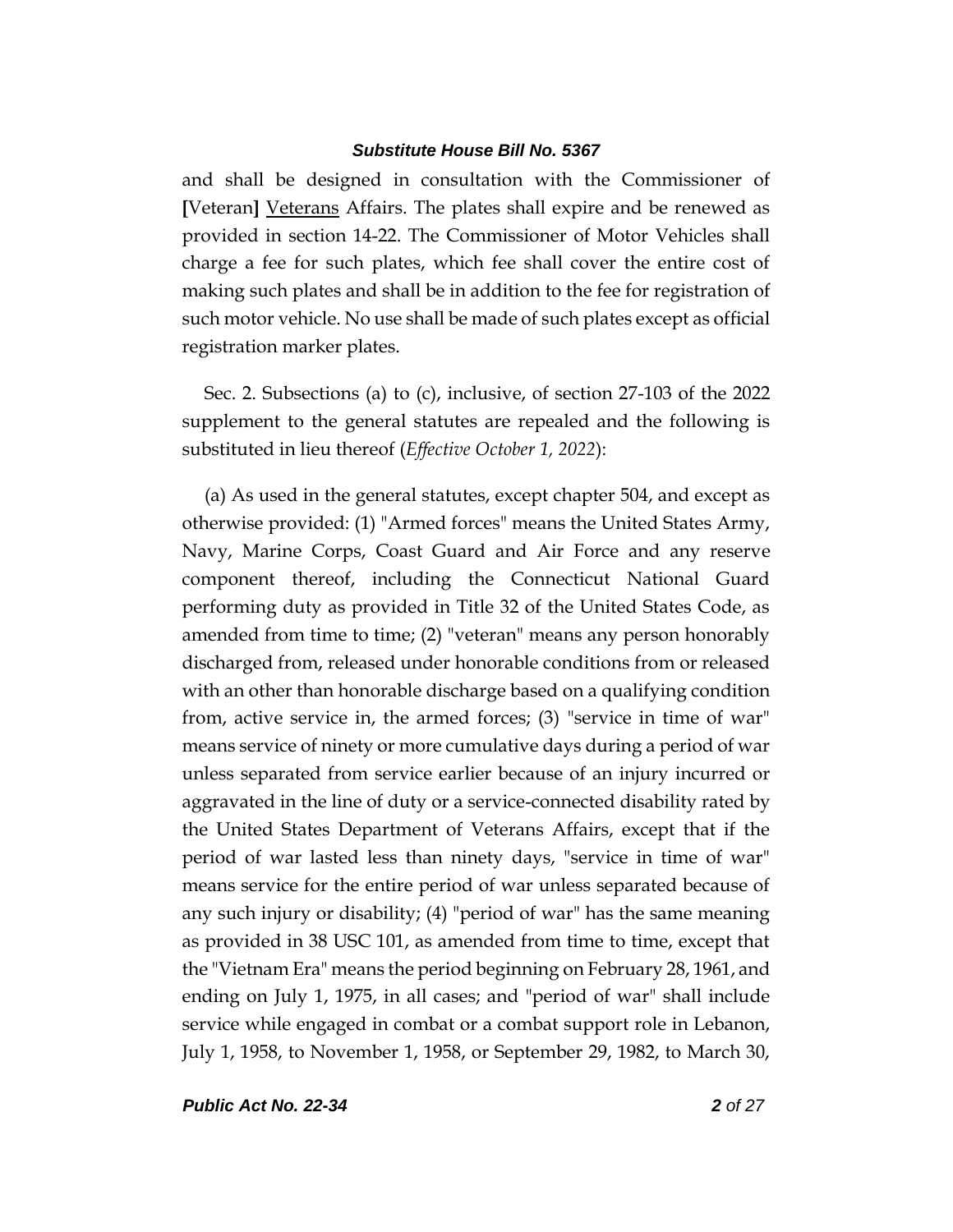1984; Grenada, October 25, 1983, to December 15, 1983; Operation Earnest Will, involving the escort of Kuwaiti oil tankers flying the United States flag in the Persian Gulf, July 24, 1987, to August 1, 1990; **[**and**]** Panama, December 20, 1989, to January 31, 1990; Afghanistan, October 24, 2001, to August 30, 2021; and Iraq, March 19, 2003, to December 31, 2011, or June 1, 2014, to December 9, 2021, and shall include service during such periods with the armed forces of any government associated with the United States; and (5) "qualifying condition" means (A) a diagnosis of post-traumatic stress disorder or traumatic brain injury made by an individual licensed to provide health care services at a United States Department of Veterans Affairs facility, (B) an experience of military sexual trauma, as described in 38 USC 1720D, as amended from time to time, disclosed to an individual licensed to provide health care services at a United States Department of Veterans Affairs facility, or (C) a determination that sexual orientation, gender identity or gender expression was more likely than not the primary reason for an other than honorable discharge, as determined in accordance with subsections (c) and (d) of this section.

(b) As used in this part, "Veterans Residential Services facility" means the Veterans Residential Services facility in Rocky Hill maintained by the Department of Veterans Affairs that provides temporary and other supported residential services for qualifying veterans; "long-term care facility" means a facility that has been federally certified as a skilled nursing facility or intermediate care facility; "Healthcare Center" means the long-term care facility in Rocky Hill maintained by the Department of Veterans Affairs; "veteran" means any veteran, as defined in subsection (a) of this section, who is a resident of this state; "eligible dependent" means any parent, wife or husband, or child of a veteran who has no adequate means of support; and "eligible family member" means any parent, brother or sister, wife or husband, or child or children under eighteen years of age, of any veteran whose cooperation in the program is integral to the treatment of the veteran.

*Public Act No. 22-34 3 of 27*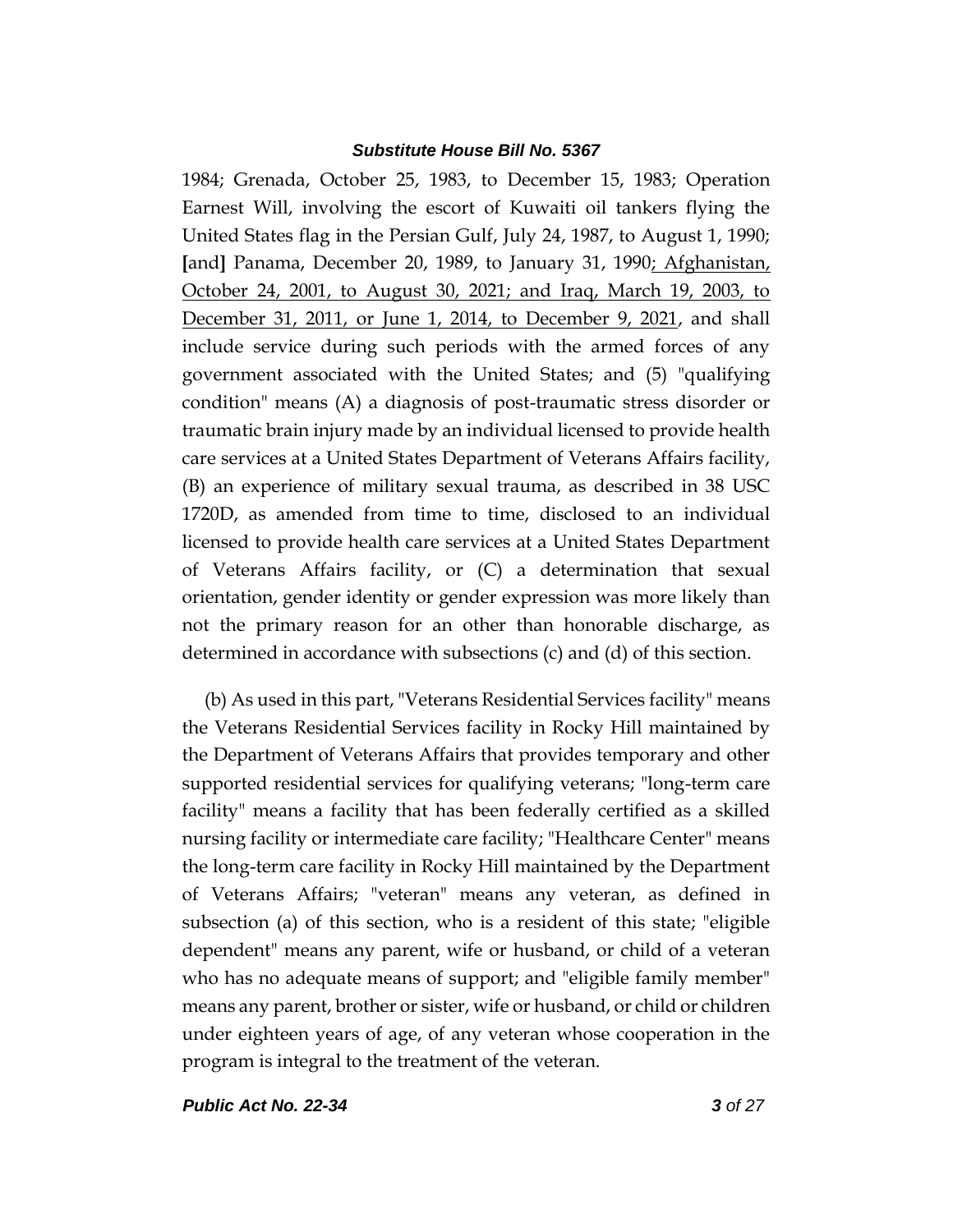(c) Not later than October 1, 2021, the Commissioner of Veterans Affairs shall establish a Qualifying Review Board, which shall review applications of veterans submitted under subsection (d) of this section. Said board shall be part of the Executive Department and shall consist of five voting members who, by education or experience, shall be knowledgeable of veterans benefits and programs and who shall have a demonstrated interest in the concerns of veterans. A majority of the members of the board shall be veterans.

(1) The membership of the board shall consist of the following members:

(A) One member appointed by the Commissioner of Veterans Affairs in consultation with the chairperson of the Board of Trustees for the Department of Veterans Affairs, **[**Board of Trustees,**]** who shall be a member of said board;

(B) The manager of the Office of Advocacy and Assistance within the Department of Veterans Affairs, **[**Office of Advocacy and Assistance,**]** or the manager's designee; and

(C) Three members appointed by the Commissioner of Veterans Affairs.

(2) All initial appointments to the board shall be made not later than December 1, 2021, and shall terminate on November **[**31**]** 30, 2023, or November **[**31**]** 30, 2024, as applicable, regardless of when the initial appointment was made. Any member of the board may serve more than one term.

(3) Members first appointed shall have the following terms: (A) The member of the Board of Trustees for the Department of Veterans Affairs **[**Board of Trustees**]** and the manager of the Office of Advocacy and Assistance within the Department of Veterans Affairs, **[**Office of Advocacy and Assistance,**]** or the manager's designee, shall initially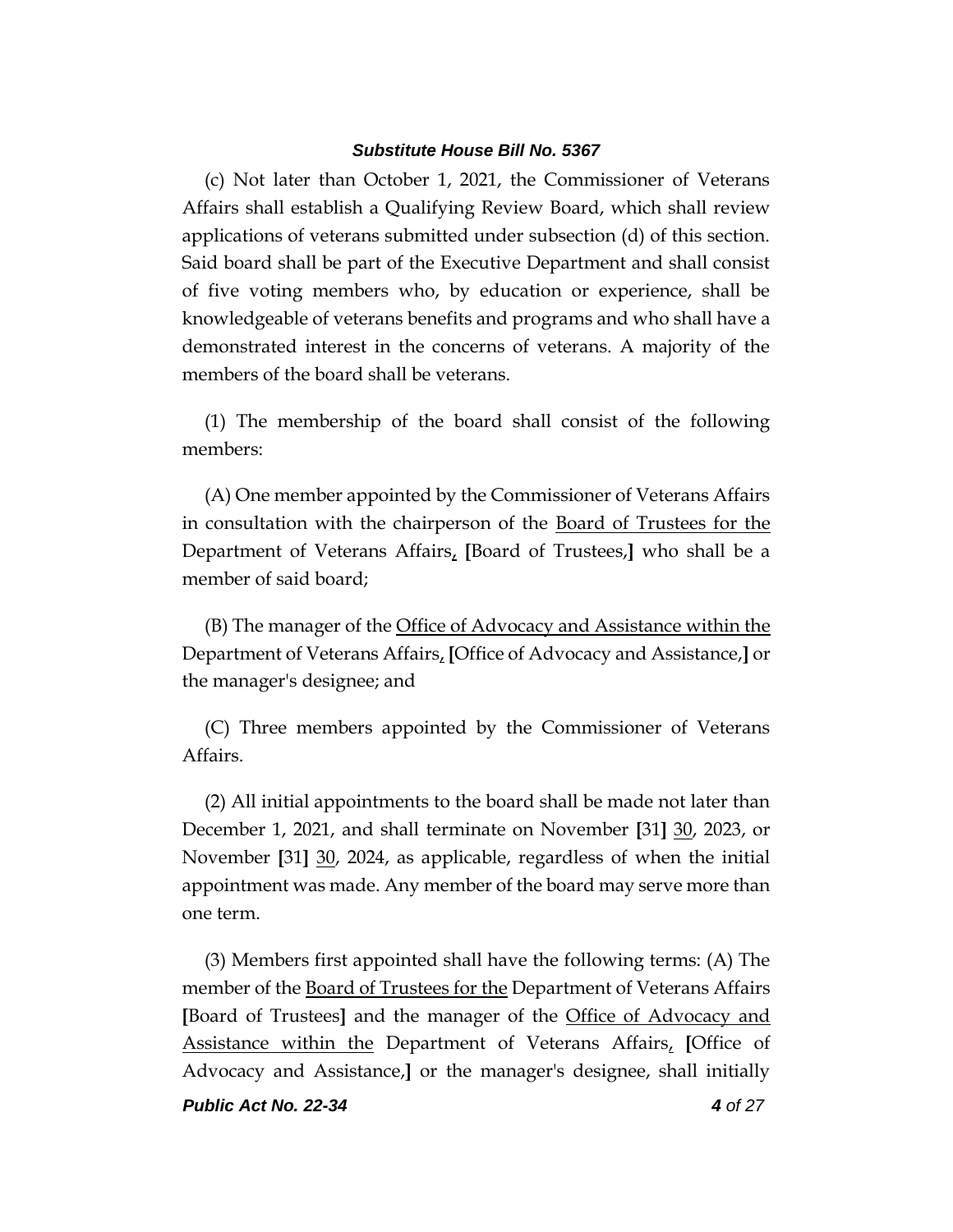serve a term of three years, and (B) the three members appointed by the Commissioner of Veterans Affairs shall initially serve a term of two years. Members shall serve a term of four years thereafter. Members shall continue to serve until their successors are appointed.

(4) Any vacancy shall be filled by the Commissioner of Veterans Affairs. Any vacancy occurring other than by expiration of term shall be filled for the balance of the unexpired term.

(5) Notwithstanding the provisions of subsection (a) of section 4-9a, the Commissioner of Veterans Affairs shall select the chairperson of the board from among the members of the board. Such chairperson shall schedule the first meeting of the board, which shall be held not later than January 1, 2022.

(6) A majority of the board shall constitute a quorum for the transaction of any business.

(7) The members of the board shall serve without compensation.

(8) The board shall meet at least monthly or as often as deemed necessary by the chairperson based on the number of applications pending before the board.

Sec. 3. Section 27-118 of the 2022 supplement to the general statutes is repealed and the following is substituted in lieu thereof (*Effective October 1, 2022*):

(a) When any veteran or member, as those terms are defined in subsection **[**(e)**]** (g) of this section, dies, not having sufficient estate to pay the necessary expenses of the veteran's or member's last sickness and funeral expenses, as determined by the **[**commissioner**]** Commissioner of Veterans Affairs after consultation with the probate court for the district in which the veteran or member resided, the state shall pay the sum of one thousand eight hundred dollars toward such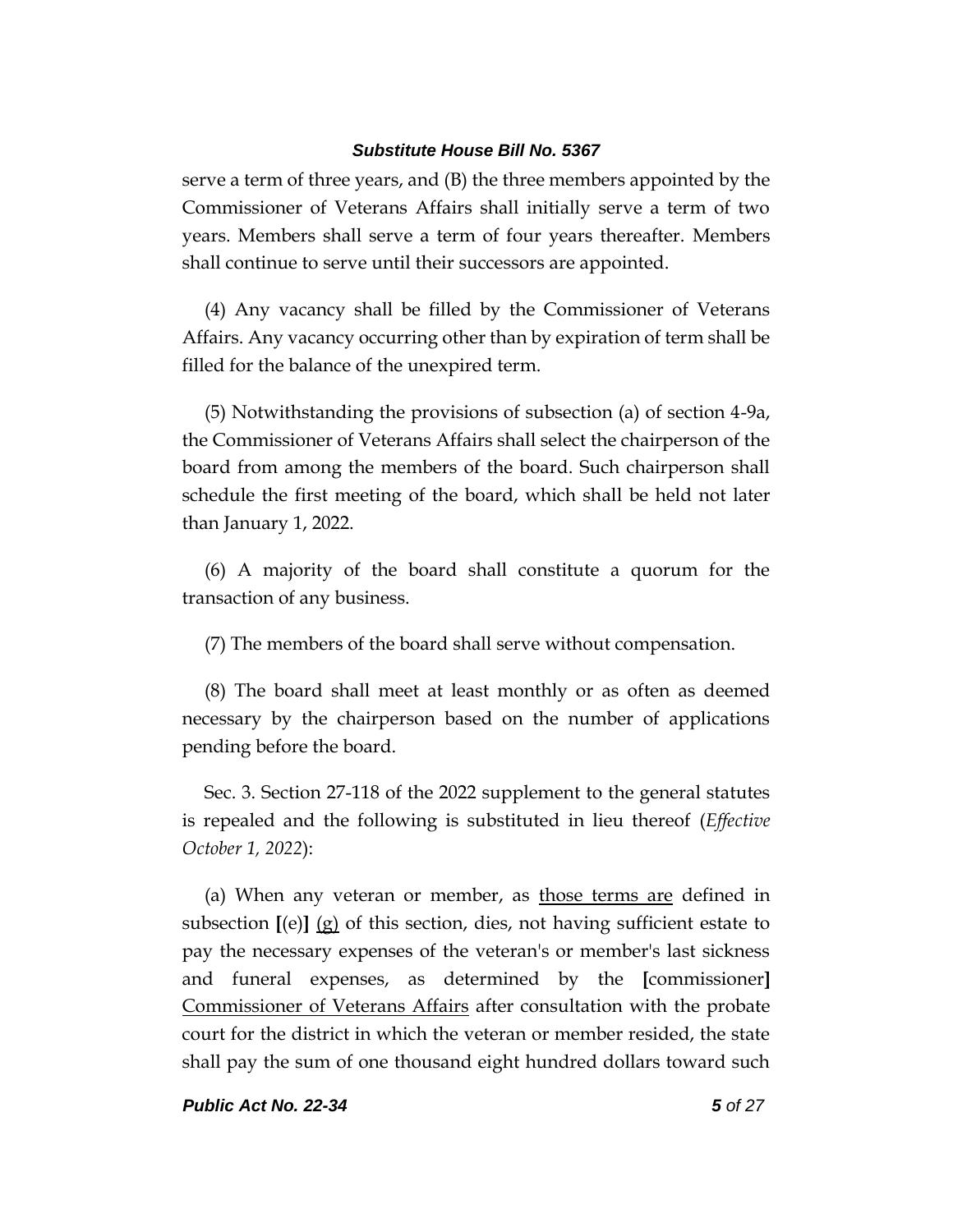funeral expenses.

(b) Burial shall be in **[**some**]** a cemetery or plot not used exclusively for the burial of the pauper dead.

(c) No amount shall be paid for funeral expenses unless claim therefor is made **[**within one year from**]** not later than one year after the date of death, except that in cases of death occurring abroad **[**,**]** such claim may be made within one year after the remains of **[**such**]** the veteran or member have been interred in this country. No provision of this section shall prevent the payment of the sum under subsection (a) of this section for funeral expenses on account of the burial of **[**such**]** the veteran or member being made outside the limits of this state.

(d) Upon satisfactory proof to the commissioner, by the person who has paid or provided for the funeral expenses **[**to the commissioner**]** of a deceased veteran, of the identity of the **[**deceased**]** veteran, the time and place of the **[**deceased's**]** veteran's death and burial and the approval thereof by the commissioner, the sum under subsection (a) of this section shall be paid by the Comptroller to **[**the**]** such person who has paid or provided for the funeral expenses.

(e)  $(1)$  Upon satisfactory proof to the commissioner, by the person who has paid or provided for the funeral **[**or burial expense to the commissioner**]** expenses of a deceased member, of the identity of the **[**deceased**]** member, the time and place of the **[**deceased**]** member's death and burial and the approval thereof by the commissioner, the sum **[**of one thousand eight hundred dollars**]** under subsection (a) of this section shall be paid by the Comptroller to the person who has paid or provided for the funeral **[**or burial expense, or upon assignment by such person, to the funeral director who has provided the funeral**]** expenses.

(2) The person who has paid or provided for the funeral **[**or burial expense**]** expenses of a deceased member shall provide to the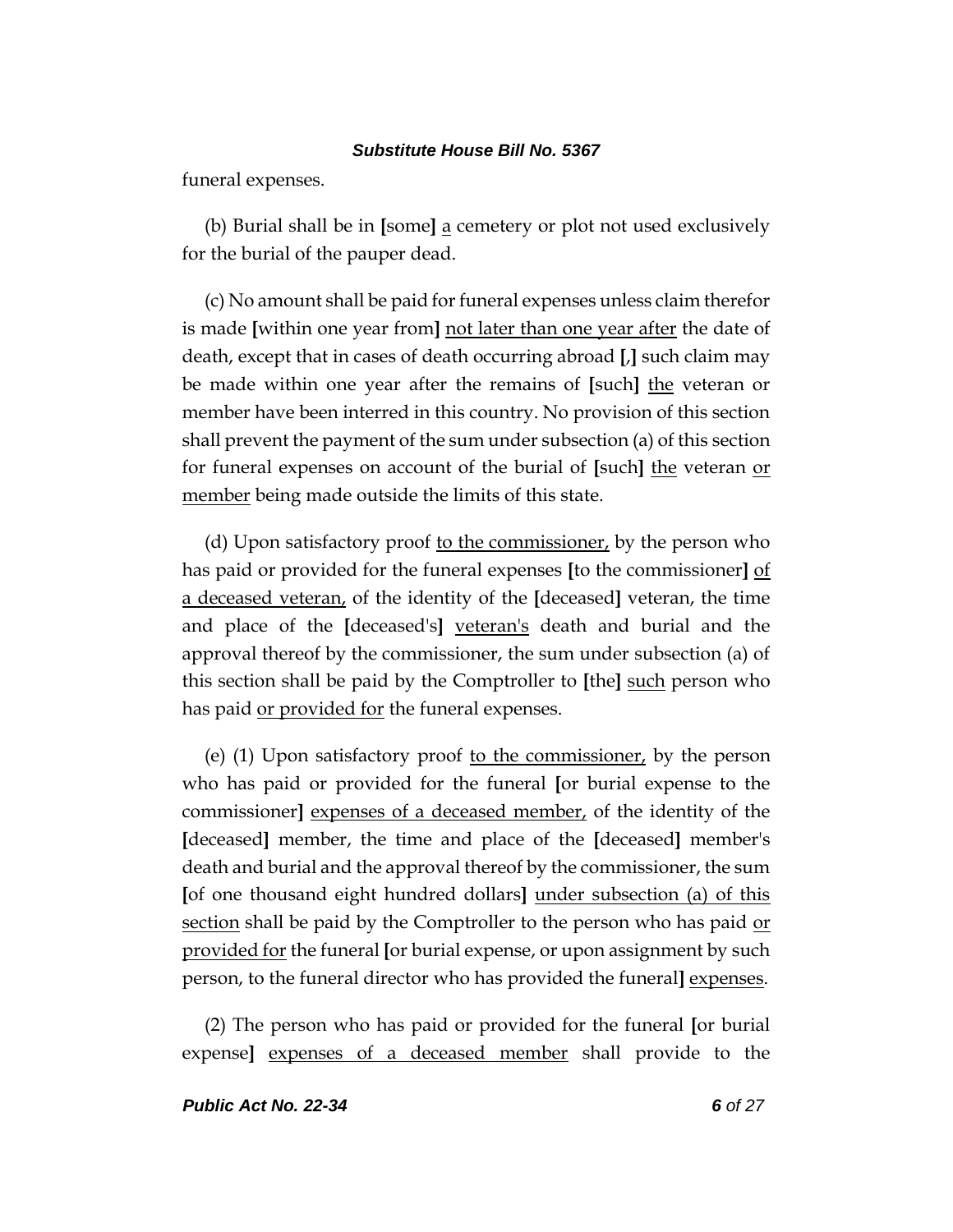commissioner (A) an affidavit stating (i) when the **[**deceased**]** member served, (ii) where the **[**deceased**]** member served, (iii) the unit in which the **[**deceased**]** member served, and (iv) the capacity in which the **[**deceased**]** member served; (B) any available corroborating witness affidavits; (C) any available official documentation of service; and (D) any other documents supporting the affidavit.

(f) Whenever the Comptroller has lawfully paid any sum toward the funeral expenses of any deceased veteran or member and it afterwards appears that the **[**deceased**]** veteran or member left any estate, the Comptroller may present a claim on behalf of the state against the estate of such **[**deceased**]** veteran or member for the sum so paid, and the claim shall be a preferred claim against such estate and shall be paid to the Treasurer. **[**of the state.**]** The commissioner, upon the advice of the Attorney General, may make application for administration upon the estate of any such **[**deceased**]** veteran or member if no other person authorized by law makes such application within sixty days after such payment has been made by the Comptroller.

(g) As used in this section, (1) "veteran" has the same meaning as provided in section 27-103, as amended by this act, (2) "member" means any person who served in the Hmong Laotian special guerilla units, which units served in the United States secret war in the Kingdom of Laos during the Vietnam War, and (3) "funeral expenses" means (A) the cash advances paid by the funeral director and the cost of funeral services and funeral merchandise, (B) the cost of burial, cremation or disposition, and (C) the cost of publication of an obituary. "Funeral merchandise" includes, but is not limited to, alternative containers, caskets, urns, vaults and outer burial containers.

Sec. 4. Section 27-82 of the general statutes is repealed and the following is substituted in lieu thereof (*Effective October 1, 2022*):

The **[**commissioner**]** Commissioner of Veterans Affairs is authorized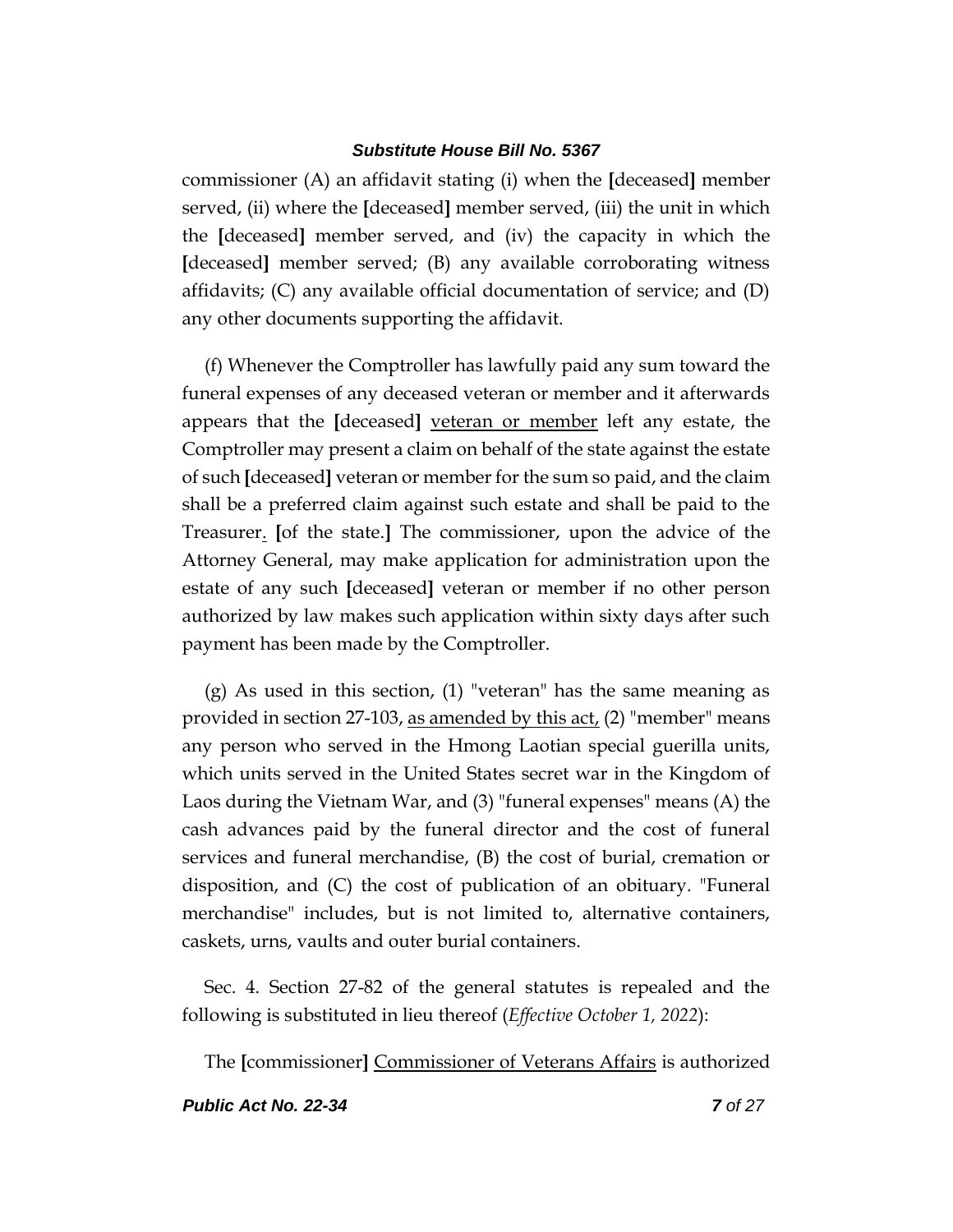to administer the separation allowances provided for by this chapter and enforce the provisions relating thereto. The commissioner shall determine the amount of such separation allowances to be paid and shall certify to the Comptroller the amounts to be paid monthly. The Comptroller shall draw his orders on the Treasurer in payment thereof. The commissioner may apply the provisions of sections 27-80 to 27-85, inclusive, to any person who enters the military or naval service of the United States through the provisions of any system of selective draft adopted by the federal government.

Sec. 5. Section 27-86 of the general statutes is repealed and the following is substituted in lieu thereof (*Effective October 1, 2022*):

Whenever the provisions of this chapter relating to separation allowances become operative through the calling of the National Guard or other forces into active service, the **[**commissioner**]** Commissioner of Veterans Affairs shall pay such allowances as are to be paid out of any funds which the state may have available for such purposes and, if no funds are available, the State Treasurer is authorized to borrow, in the name of the state, on notes, such funds as are necessary to administer such provisions. In either case said commissioner shall certify to the General Assembly at its next regular session the amount expended, or, if such provisions are at that time operative, shall certify to the amount expended under them up to and including the first Wednesday of December preceding the convening of the General Assembly, and in either case the General Assembly shall appropriate sufficient funds to cover such expenditures; and, in the event of the existence of circumstances making such provisions still operative, the General Assembly shall take the necessary steps to provide for the requisite expense.

Sec. 6. Section 27-102m of the general statutes is repealed and the following is substituted in lieu thereof (*Effective October 1, 2022*):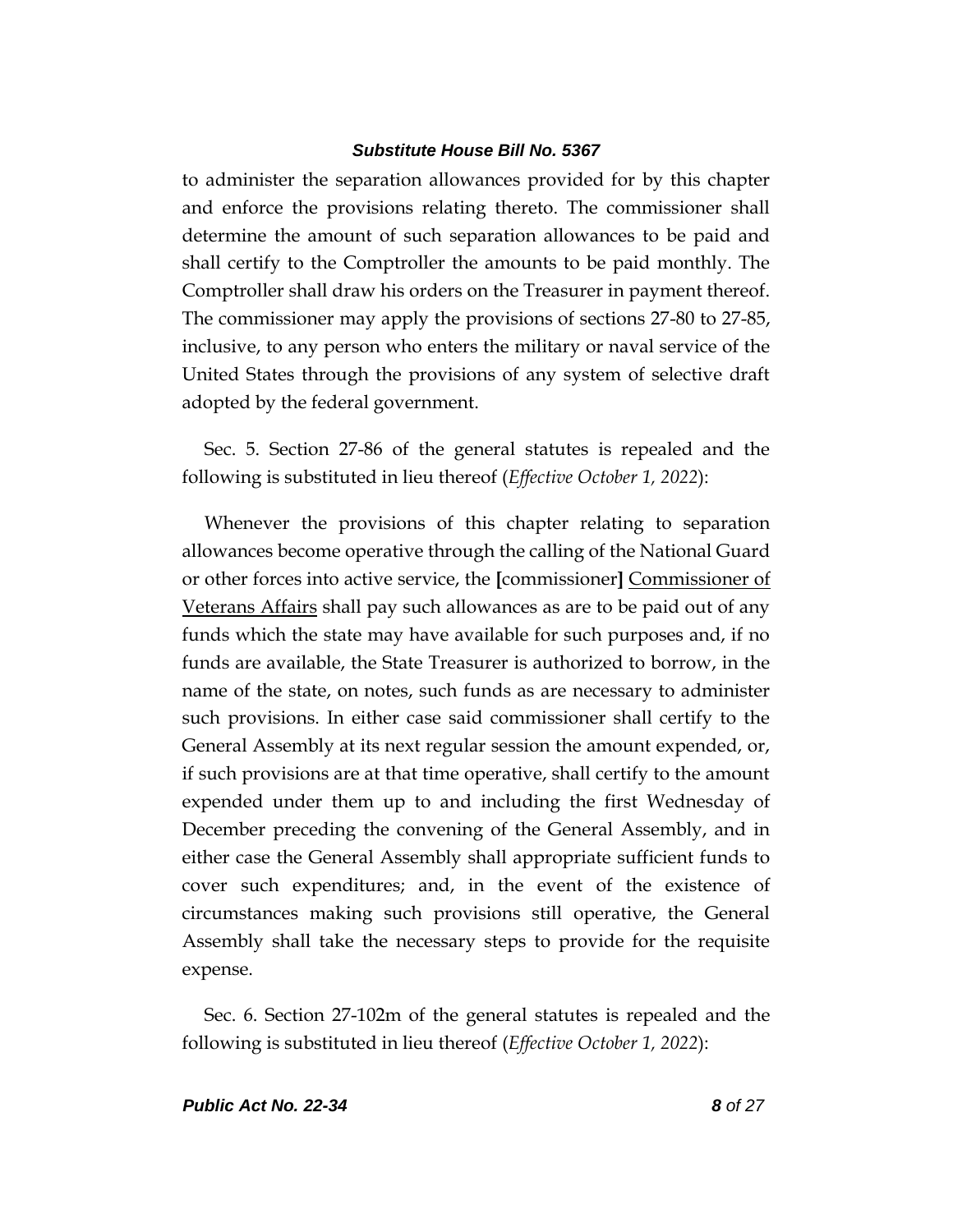The **[**commissioner**]** Commissioner of Veterans Affairs, in his or her discretion, shall investigate all complaints made to the commissioner with respect to the conduct or treatment of veterans, their spouses, or eligible dependents and family members receiving services under this chapter, or any program administered by the **[**department**]** Department of Veterans Affairs and for such purpose shall have power to compel the attendance of witnesses under oath. If upon the completion of such investigation, the commissioner finds that any veteran, spouse or eligible dependent has not received proper care or has been **[**ill treated**]** ill-treated or abused by any officer or employee, the commissioner shall, in his or her discretion, cause the offender to be prosecuted, disciplined or dismissed and shall order such remedial action as the commissioner deems necessary to eliminate the condition. If upon such investigation, the commissioner finds that no adequate grounds exist for such complaint, the commissioner shall certify that fact to the officer or employee involved and cause such officer's or employee's record to be cleared of the incident.

Sec. 7. Section 27-106 of the general statutes is repealed and the following is substituted in lieu thereof (*Effective October 1, 2022*):

(a) The **[**commissioner**]** Commissioner of Veterans Affairs shall adopt and enforce such rules as may be necessary to ensure order, enforce discipline and preserve the health and ensure the comfort of the residents in the Veterans Residential Services facility and patients in the Healthcare Center, and shall discipline or dismiss any officer or resident of said facility or patient in the Healthcare Center who violates such rules. The commissioner shall (1) appoint, subject to the provisions of chapter 67, such officers and employees as are necessary for the administration of the affairs of said facility and the Healthcare Center, (2) prescribe the relative rank, if any, of such officers and employees, and (3) commission each such officer, who shall wear such uniform, if any, as is prescribed by the commissioner.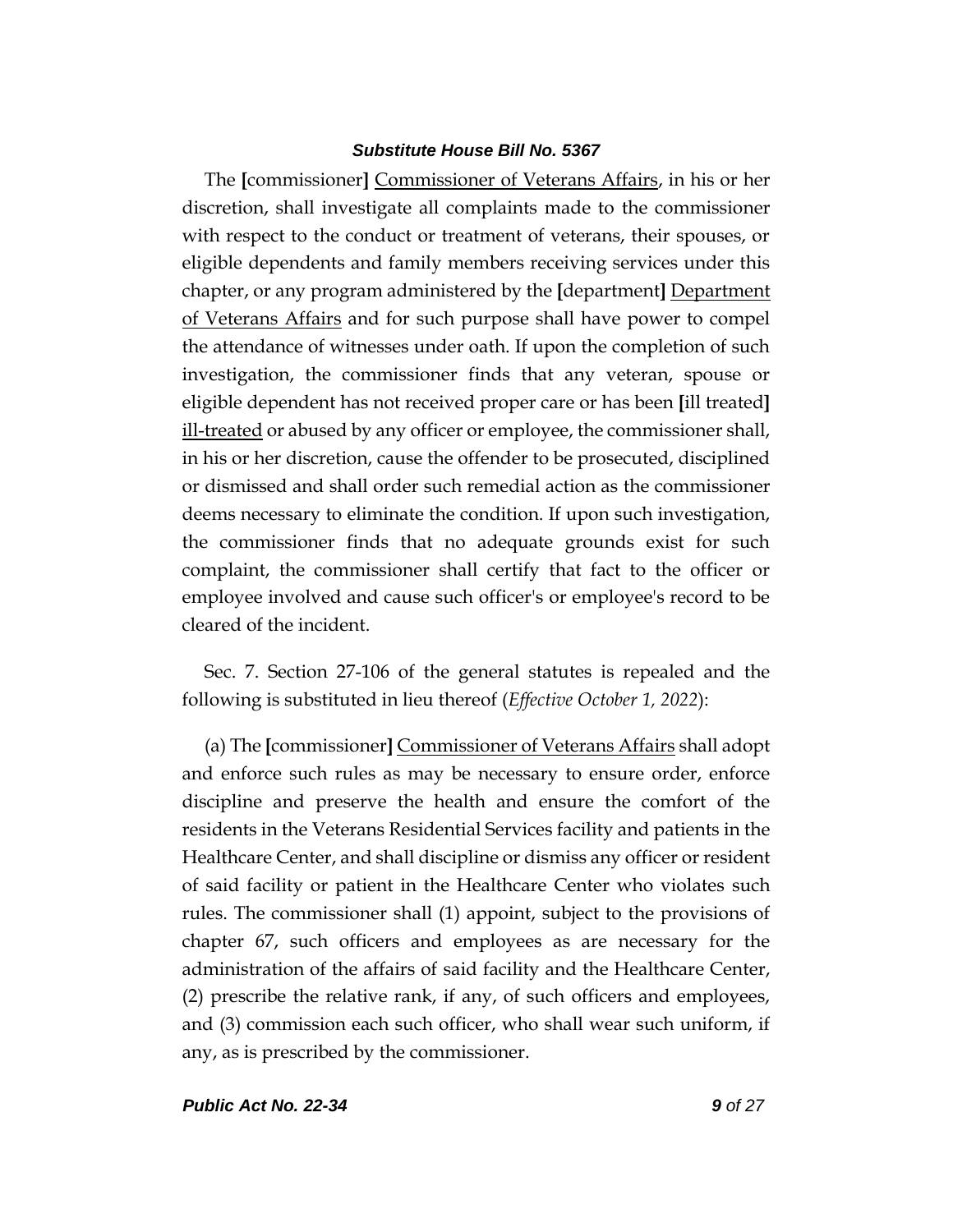(b) The chief fiscal officer shall submit a semiannual plain language report to each resident of the Veterans Residential Services facility and patient of the Healthcare Center detailing the manner in which the institutional general welfare fund was used over the previous six months to directly benefit veterans, said facility or the Healthcare Center. Such report shall include a prominently displayed statement encouraging residents to submit suggestions for projects to be funded by the institutional general welfare fund and a form for such submissions.

(c) The chief fiscal officer shall submit an itemized list of expenditures made from the institutional general welfare fund to the commissioner at intervals not greater than two months. Such list shall include all such expenditures made during the two-month period preceding its submission. Notwithstanding the provisions of section 4-56, the commissioner shall prescribe procedures to limit and specify the uses for which expenditures may be made from the institutional general welfare fund so that only expenditures that, in the opinion of the commissioner and the **[**board of trustees**]** Board of Trustees for the **[**department**]** Department of Veterans Affairs appointed pursuant to section 27-102n, directly benefit veterans, the Veterans Residential Services facility or the Healthcare Center are permitted.

(d) In addition to the estimate of expenditure requirements required under section 4-77, the commissioner shall submit an accounting of all planned expenditures for the next fiscal year from the institutional general welfare fund to the joint standing committee of the General Assembly having cognizance of matters relating to appropriations and the budgets of state agencies at the time such estimate is submitted.

(e) The Commissioner of Veterans Affairs shall annually hold suitable exercises in the Veterans Residential Services facility on November eleventh recognizing resident veterans for their military service.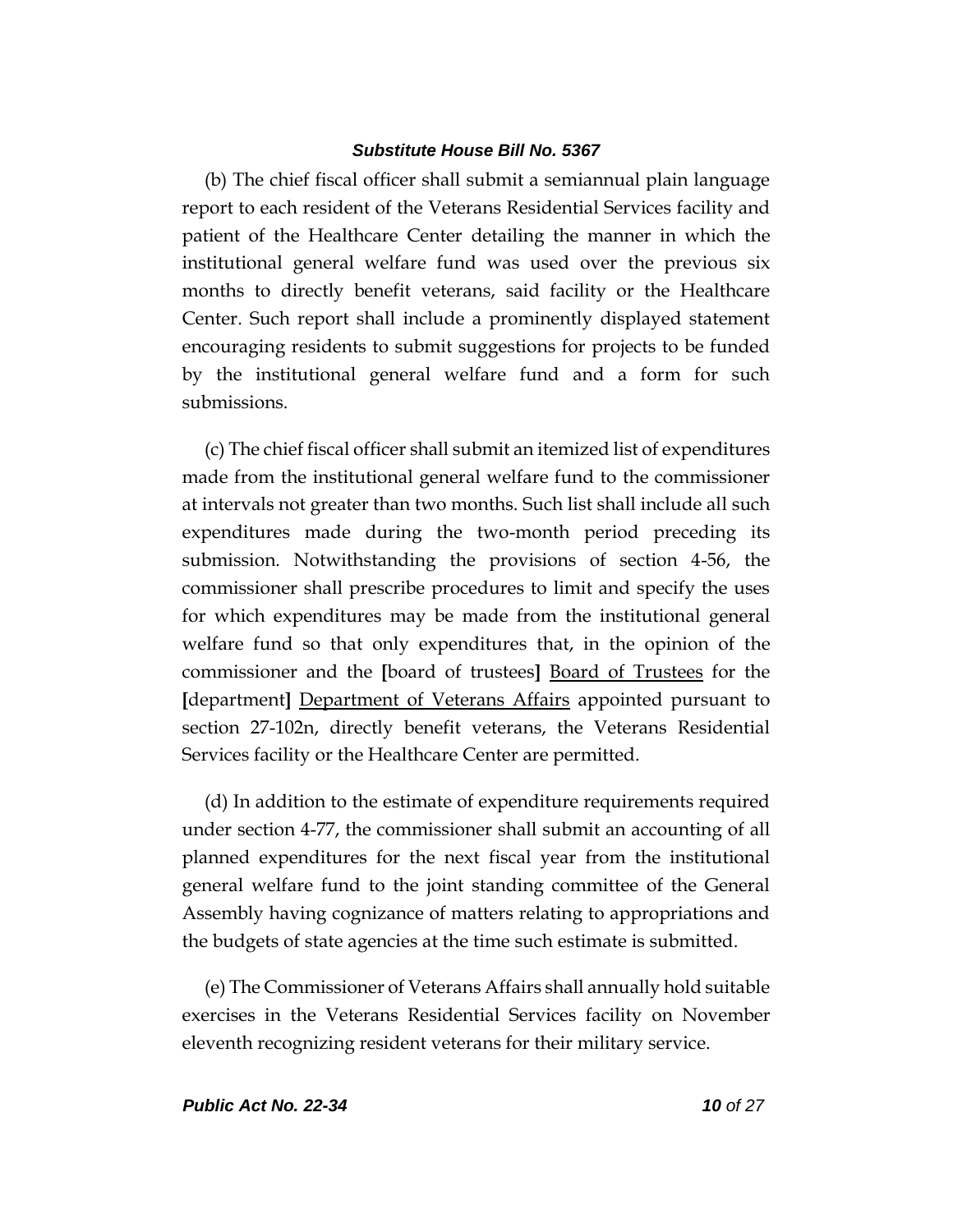Sec. 8. Section 27-109 of the 2022 supplement to the general statutes is repealed and the following is substituted in lieu thereof (*Effective October 1, 2022*):

Any hospital, upon request of the **[**commissioner**]** Commissioner of Veterans Affairs, shall furnish any veteran, determined by the commissioner to be entitled to admission thereto, necessary food, clothing, care and treatment therein at the expense of the state, unless other funds or means of payment are available, and such veteran shall have preference for admission into such hospital. As used in this section, "veteran" has the same meaning as provided in section 27-103, as amended by this act.

Sec. 9. Section 27-119a of the general statutes is repealed and the following is substituted in lieu thereof (*Effective October 1, 2022*):

The **[**commissioner**]** Commissioner of Veterans Affairs shall, upon application made by the chief executive authority of the town, city or borough wherein the deceased is buried, cause a metal marker and flag holder to be placed on the grave of any person who, in time of war, served in the military or naval forces of the English colonies in America, prior to 1776, or who served in the military or naval forces of the United States in the Revolutionary War, which grave is not so marked.

Sec. 10. Section 27-120 of the general statutes is repealed and the following is substituted in lieu thereof (*Effective October 1, 2022*):

If any person who, in time of war, served in the military or naval forces of the English colonies in America, prior to 1776, or of the state of Connecticut or in the armed forces of the United States, and was credited to said colonies, state or the United States, died during such service of disease or wounds, or was killed in action, died in prison or was lost at sea, and whose body was never brought home for interment, or who was reported missing in action and has not been heard from, the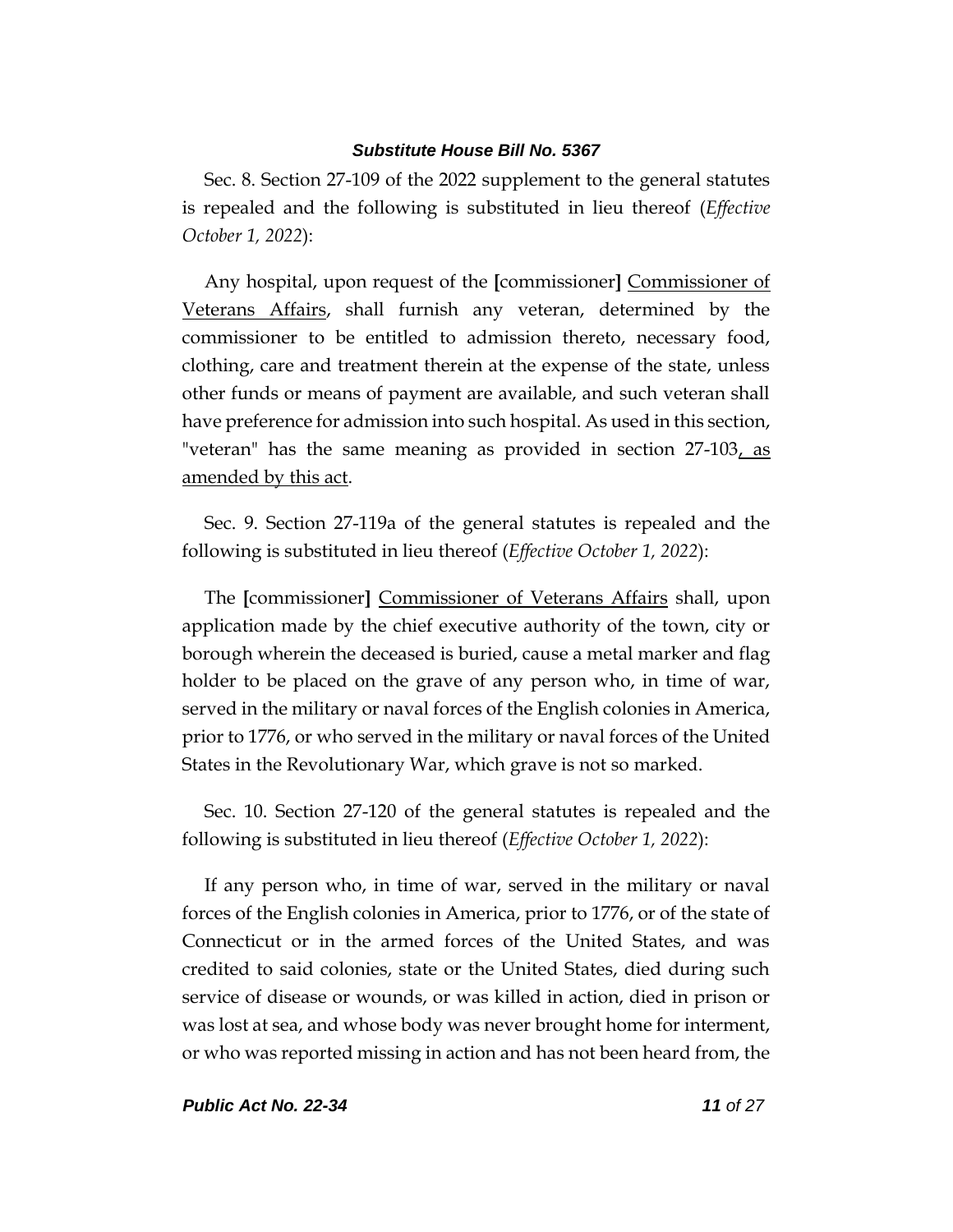**[**commissioner**]** Commissioner of Veterans Affairs shall, upon proper application, with satisfactory proof, made by the chief executive authority of the municipality of which the deceased was a resident, as to his identity and honorable service, cause to be erected in any cemetery or public place in such municipality, at a cost to the state of not more than fifty dollars, a marker or soldier's headstone, having inscribed thereon the name of such person, the organization to which he belonged, and the place of his death or burial or when he was reported as missing in action or lost at sea.

Sec. 11. Section 27-121 of the general statutes is repealed and the following is substituted in lieu thereof (*Effective October 1, 2022*):

If the chief executive authority of any municipality which had as residents several veterans who were killed or lost as described in section 27-120, as amended by this act, and to whose memory markers or headstones have not already been erected, prefers a memorial stone or plaque with the names of all such veterans inscribed thereon, erected in a public place or cemetery in such municipality, the **[**commissioner**]** Commissioner of Veterans Affairs shall cause such a suitable memorial to be erected in such municipality, which memorial shall be of such design and material and of such cost as the commissioner determines. If any municipality, organization or person contributes toward the erection of such memorial, the location of the same shall be determined by the commissioner and a committee of two persons appointed by the municipality, organization or individuals making such contribution. Any such memorial may include the names of any veterans who died or were killed in action as described in **[**said**]** section 27-120, as amended by this act, and whose bodies have been brought home for interment whenever the municipality wherein such memorial is to be erected, or any organization or person, agrees with the commissioner to share proportionately the cost of erecting such memorial.

*Public Act No. 22-34 12 of 27* Sec. 12. Subsection (b) of section 27-122b of the 2022 supplement to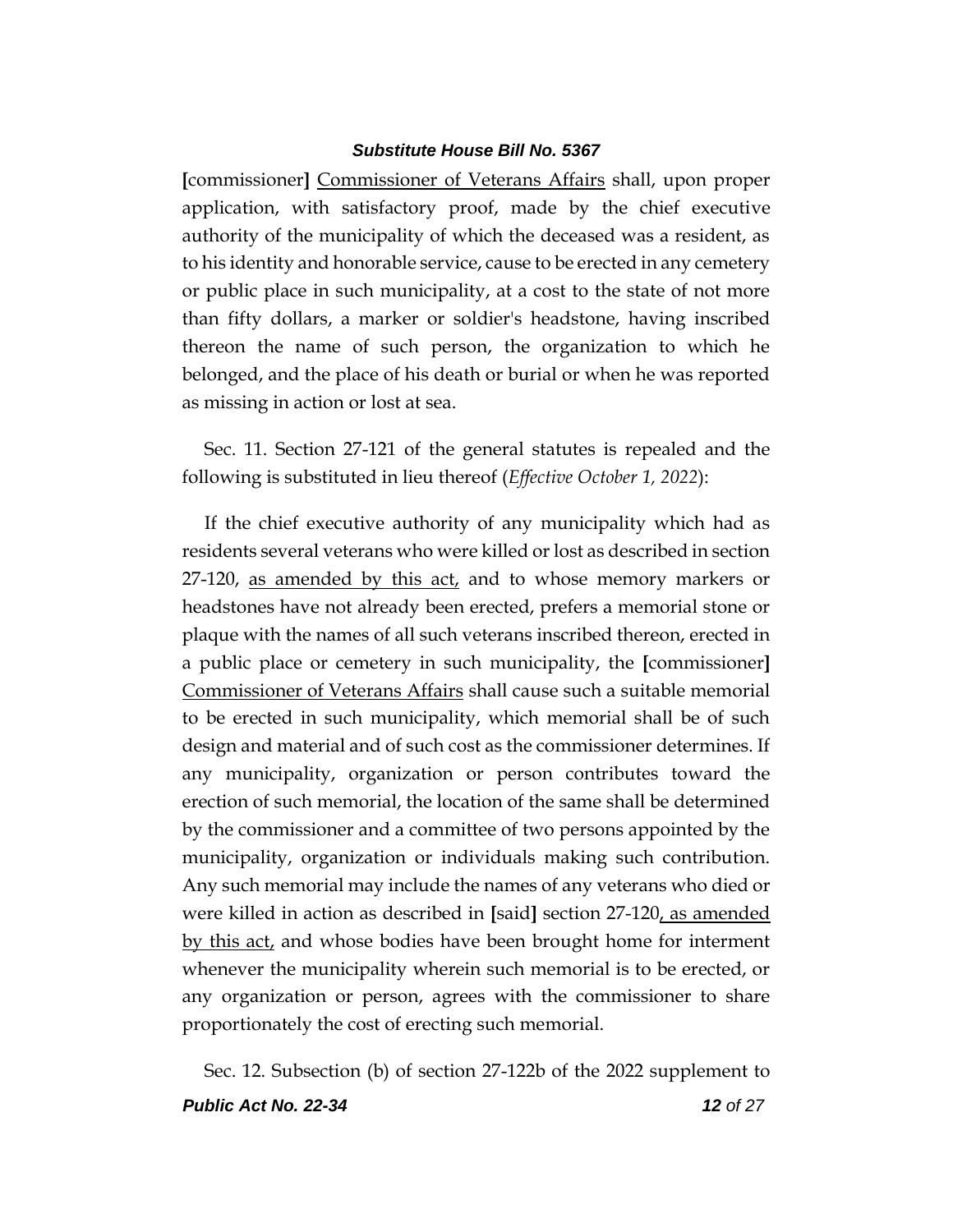the general statutes is repealed and the following is substituted in lieu thereof (*Effective October 1, 2022*):

(b) (1) Any veteran may, by letter or other communication addressed to the **[**commissioner**]** Commissioner of Veterans Affairs, or by will, request that upon his or her death his or her body be buried in a veterans' cemetery established pursuant to section 27-122a, as amended by this act, or (2) the spouse or other next of kin may apply to the commissioner to have the body of such veteran buried in said veterans' cemetery, and in either case such request shall be granted.

Sec. 13. Section 27-125 of the 2022 supplement to the general statutes is repealed and the following is substituted in lieu thereof (*Effective October 1, 2022*):

Any veteran who is a citizen of this state and who, through disability or other causes incident to service in the armed forces in time of war, is in need of temporary financial assistance may be provided for by the **[**commissioner**]** Commissioner of Veterans Affairs by a method similar to that provided in section 27-82, as amended by this act, the amount and continuance of such assistance to be discretionary with the commissioner. The widow, widower and each child, parent, brother or sister of any member of the armed forces, who died while in such active service, may be assisted by the commissioner if such person or persons are without sufficient means of support by reason of the death of such member of the armed forces. In carrying out his or her duties under the provisions of this section, the commissioner is directed to cooperate with such federal agencies as may aid in securing prompt and suitable treatment, care and relief of any such member of the armed forces or his or her dependents. The records of the agencies of the state shall be placed at the disposal of the commissioner and such agencies are directed to cooperate with and to assist the commissioner in carrying out his or her duties. As used in this section, "veteran" has the same meaning as provided in section 27-103, as amended by this act.

*Public Act No. 22-34 13 of 27*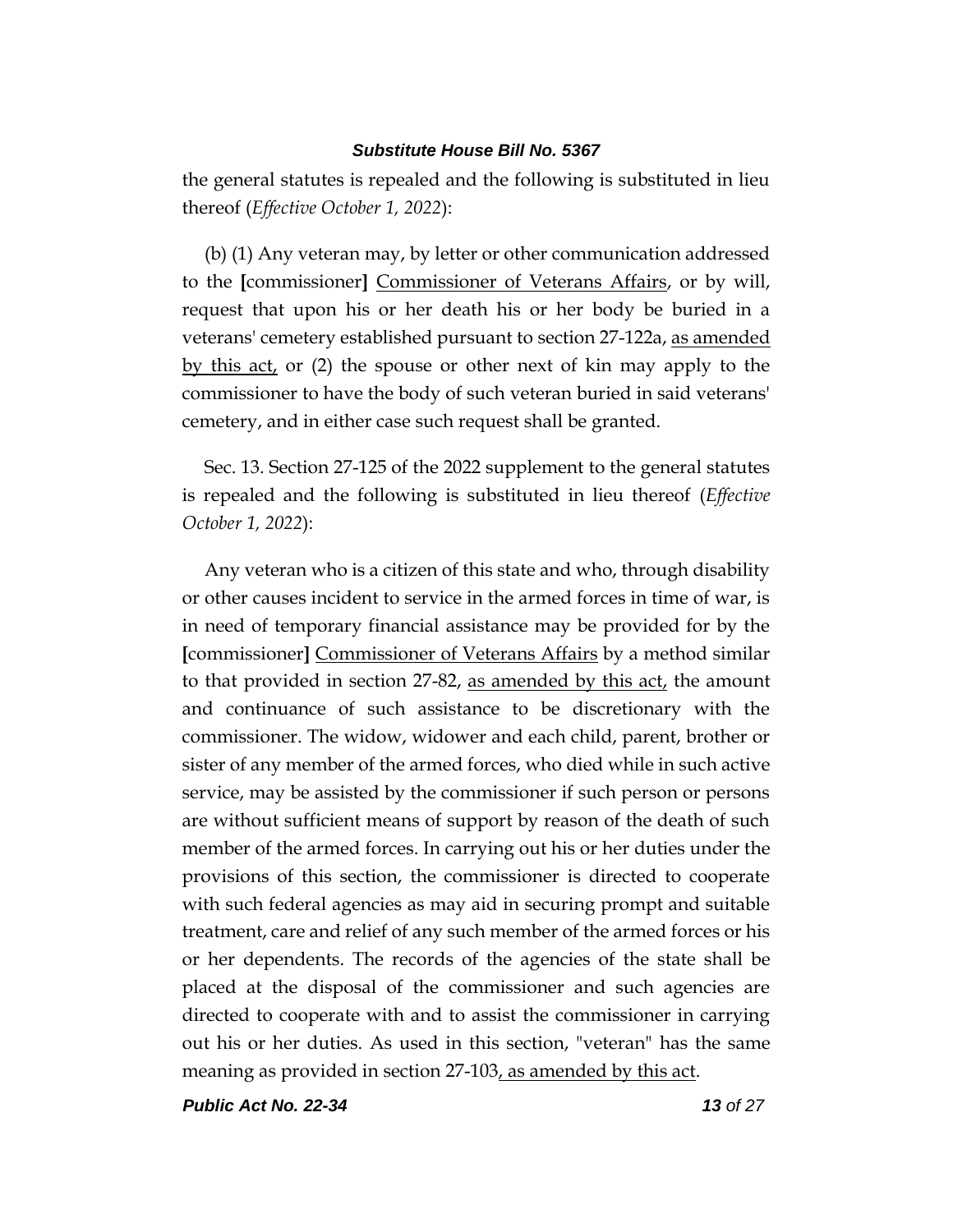Sec. 14. Section 27-117 of the general statutes is repealed and the following is substituted in lieu thereof (*Effective October 1, 2022*):

Any person who has in his or her possession or control any property of any person applying for or receiving aid from the Soldiers, Sailors and Marines Fund or the **[**department**]** Department of Veterans Affairs, or who is indebted to such applicant or recipient or has knowledge of any property belonging to him or her, and any officer who has control of the books and accounts of any corporation which has possession or control of any property belonging to any person applying for or receiving such aid or is indebted to him or her, shall, upon presentation by the disbursing officer thereof or any person deputized by him or her of a certificate signed by him or her, stating that such applicant or recipient has applied for or is receiving aid from said fund or the department, make full disclosure to such disbursing officer or deputy of any such property or indebtedness. Such disclosure may be obtained in like manner of the property or indebtedness of any person liable for the support of any such applicant or recipient.

Sec. 15. Subsection (c) of section 27-24 of the general statutes is repealed and the following is substituted in lieu thereof (*Effective October 1, 2022*):

(c) The Adjutant General shall designate either the assistant adjutant general for the Connecticut Army National Guard or the assistant adjutant general for the Connecticut Air National Guard to serve as administrative assistant and deputy to the Adjutant General and as deputy chief of staff to the Governor. Such assistant adjutant general (1) shall perform all of the duties of the Adjutant General in his absence, during his inability or by his direction and (2) shall devote all of his time, during the office hours of the **[**department**]** Military Department, to the duties of his office. The assistant adjutant general not so designated shall perform such duties, consistent with his grade and position, as the Adjutant General shall direct.

*Public Act No. 22-34 14 of 27*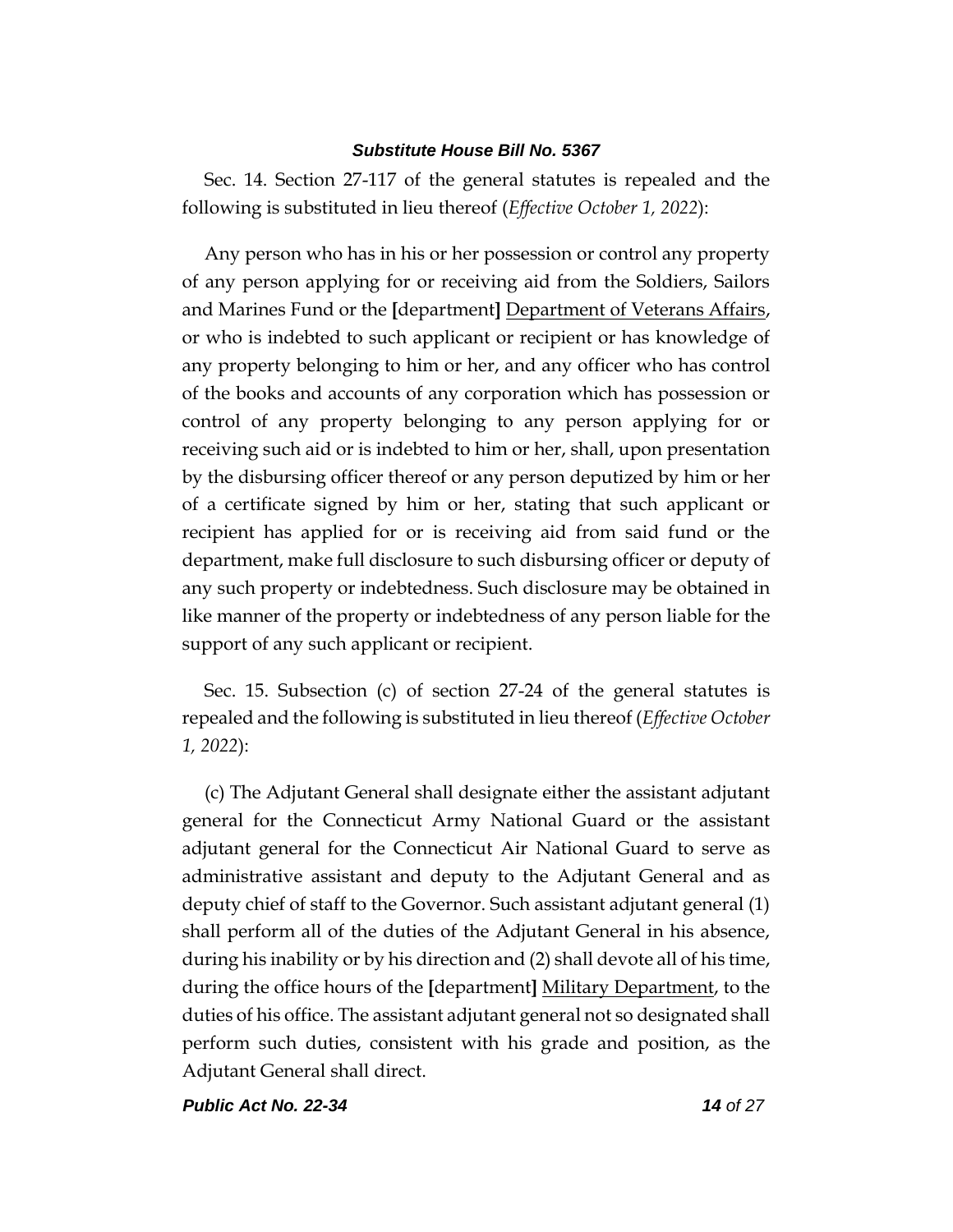Sec. 16. Section 27-25 of the general statutes is repealed and the following is substituted in lieu thereof (*Effective October 1, 2022*):

The Adjutant General shall appoint a property and procurement officer who shall be the assistant of the Adjutant General in the care of all military property and who shall hold office at the pleasure of the Adjutant General. He shall devote all of his time, during the office hours of the **[**department**]** Military Department, to the duties of his office.

Sec. 17. Section 27-31 of the general statutes is repealed and the following is substituted in lieu thereof (*Effective October 1, 2022*):

The Adjutant General shall appoint such number of employees, subject to the provisions of chapter 67 and section 4-40, as may be required to perform adequately the duties required of the **[**department**]** Military Department. Employees in the **[**Military Department**]** department, not in the classified service, shall serve **[**during**]** at the pleasure of the Adjutant General and shall perform such duties as may be assigned to them.

Sec. 18. Section 27-102o of the general statutes is repealed and the following is substituted in lieu thereof (*Effective October 1, 2022*):

The Department of **[**Veterans'**]** Veterans Affairs may, subject to any limitations otherwise imposed by law, receive and accept on behalf of the state any funds that may be offered or that may become available from federal grants or appropriations, private gifts, donations or bequests, or any other source and may expend such funds for the purpose of financing, in whole or in part and on behalf of the state, the construction of the Women in Military Service for America Memorial at Arlington National Cemetery in Arlington, Virginia.

Sec. 19. Section 27-102p of the general statutes is repealed and the following is substituted in lieu thereof (*Effective October 1, 2022*):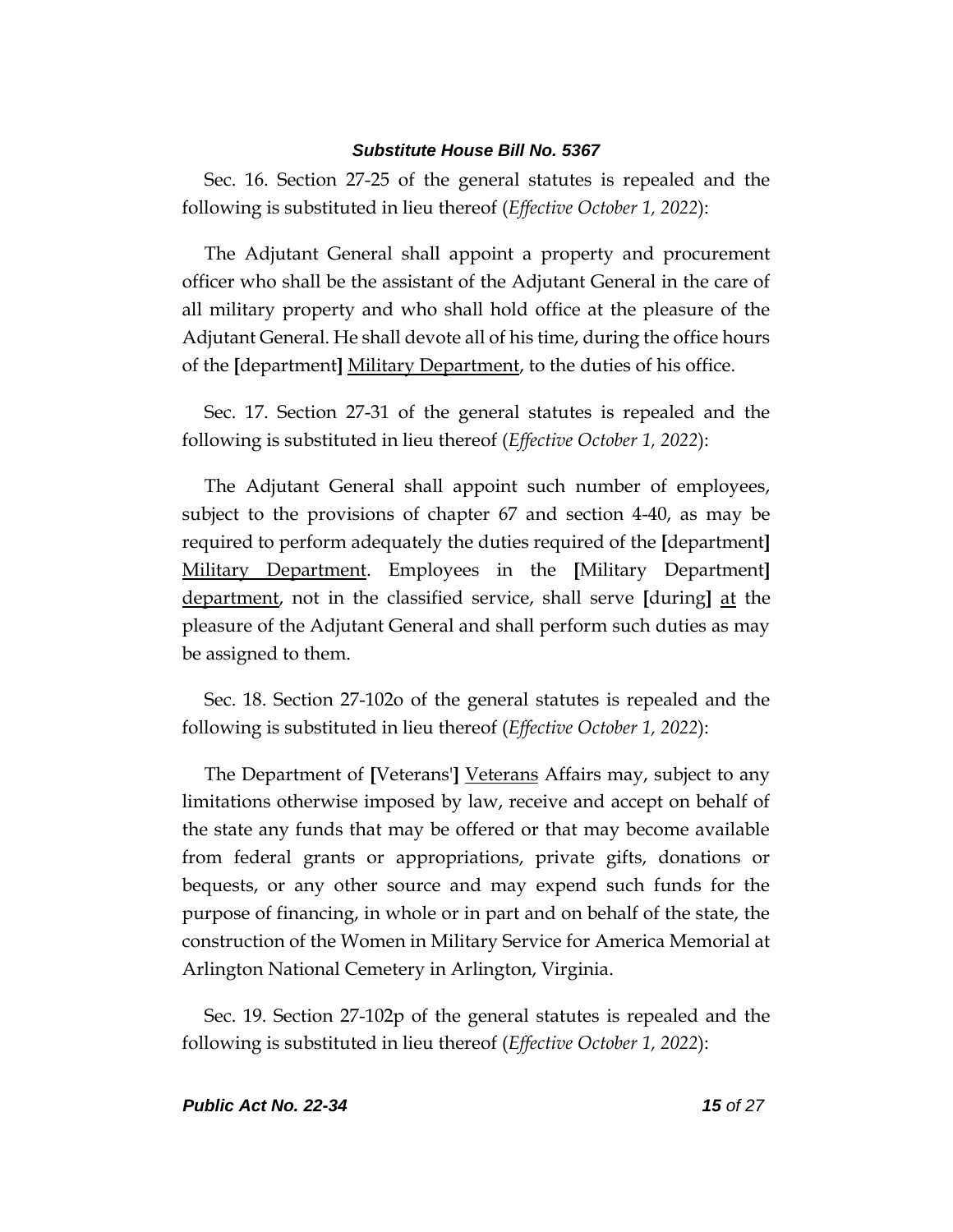(a) Not later than July 15, 2007, and annually thereafter, each state agency or municipality that provides benefits to veterans, as defined in section 27-103, as amended by this act, shall submit a report to the Commissioner of **[**Veterans'**]** Veterans Affairs that includes a description of each type of benefit provided to veterans, the value of such benefit and the number of veterans to whom such benefit was provided, for the twelve-month period ending on June thirtieth of the same year. The commissioner shall compile the data in such report.

(b) Not later than August 1, 2007, and annually thereafter, the Commissioner of **[**Veterans'**]** Veterans Affairs shall submit a report of the data compiled pursuant to subsection (a) of this section, for the twelve-month period ending on June thirtieth of the same year, to the Military Department and the joint standing committee of the General Assembly having cognizance of matters relating to public safety, in accordance with the provisions of section 11-4a. Such report shall specify the total number of veterans receiving benefits and the value of such benefits by category of benefit and in total for such period.

Sec. 20. Subsection (c) of section 27-122a of the general statutes is repealed and the following is substituted in lieu thereof (*Effective October 1, 2022*):

(c) The land transferred to the commission under subsections (a) and (b) of this section and not transferred to the Commissioner of Mental Health and Addiction Services and the Connecticut Valley Hospital shall be used by the Commissioner of **[**Veterans'**]** Veterans Affairs for the establishment and maintenance of a veterans' cemetery.

Sec. 21. Subsection (c) of section 51-49h of the 2022 supplement to the general statutes is repealed and the following is substituted in lieu thereof (*Effective October 1, 2022*):

(c) For the purposes of this section: (1) "Armed forces" means the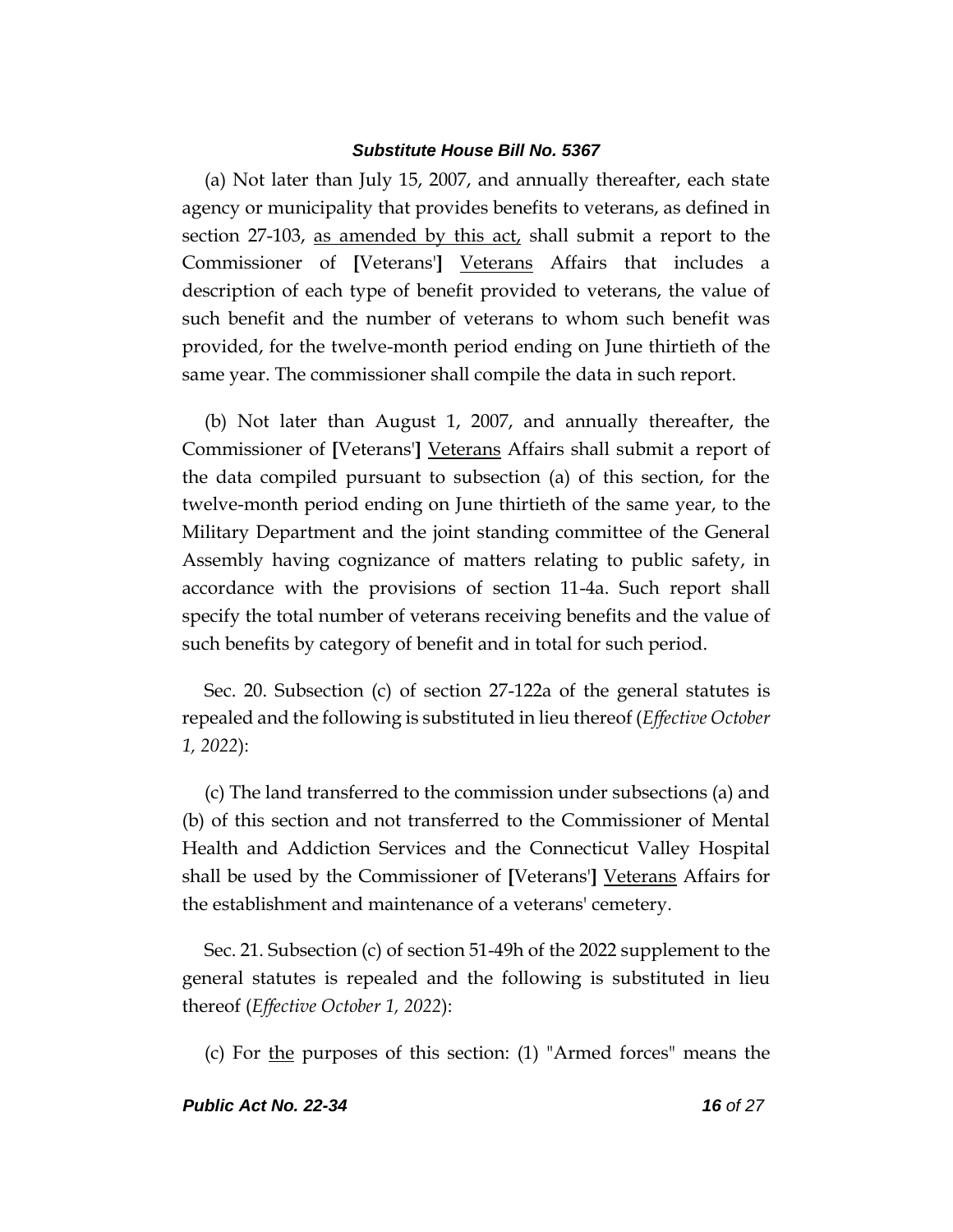United States Army, Navy, Marine Corps, Coast Guard and Air Force; (2) "veteran" has the same meaning as provided in section 27-103, as amended by this act; and (3) "military service" shall be service during World War II, December 7, 1941, to December 31, 1946; the Korean hostilities, June 27, 1950, to October 27, 1953; and the Vietnam era, January 1, 1964, to July 1, 1975, and shall include service as a prisoner of war.

Sec. 22. Subsection (a) of section 27-20 of the general statutes is repealed and the following is substituted in lieu thereof (*Effective October 1, 2022*):

(a) The Adjutant General shall make such returns and reports to such officers as may be prescribed by the United States Department of Defense in regulations pertaining to the National Guard, at such times and in such form as prescribed. The Adjutant General shall (1) keep the service records of all officers and enlisted personnel, (2) issue authorized service medals, ribbons and documents, (3) (A) generate and maintain all records and documents required by state law or regulations thereunder, and (B) process requests for such records pursuant to the state Freedom of Information Act, as defined in section 1-200, and (4) (A) generate and maintain all records and documents required by federal law or regulations thereunder, and (B) process requests for such records pursuant to the federal Freedom of Information Act of 1976, 5 USC 552, as amended from time to time.

Sec. 23. Section 27-49 of the general statutes is repealed and the following is substituted in lieu thereof (*Effective October 1, 2022*):

Officers of the National Guard and naval militia shall be appointed by the Governor, subject to the procedure prescribed in regulations of the United States Department of Defense relating to the National Guard and naval militia. The rule of seniority shall be followed when practicable. Only such officers shall be commissioned in the National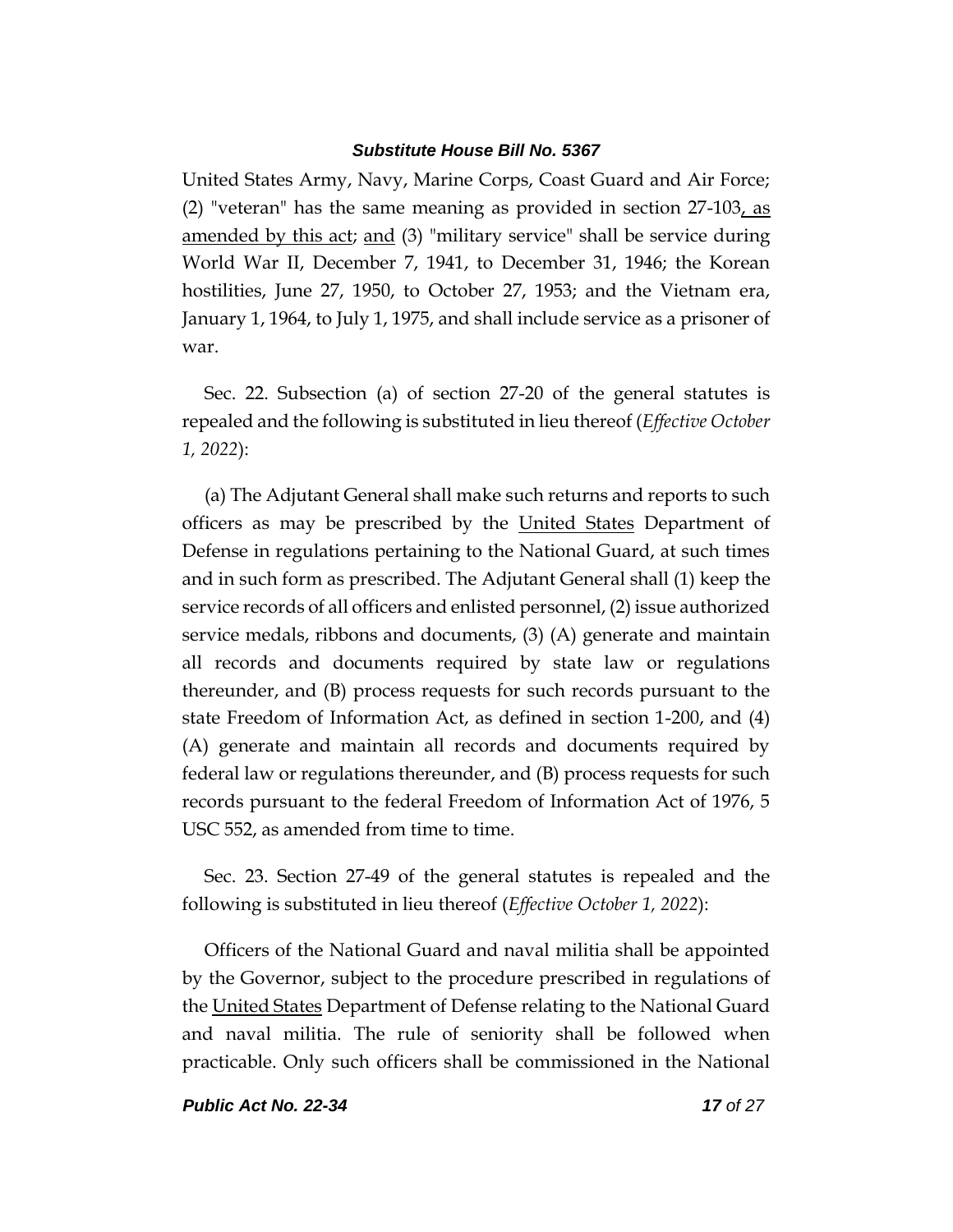Guard and naval militia as have successfully passed the tests and examinations as to physical, moral and professional fitness prescribed by the laws and regulations of the United States relating to the qualifications of National Guard or naval militia officers. Officers of the organized militia, as provided for in section 27-2, shall be appointed in accordance with regulations approved by the Governor.

Sec. 24. Subsection (d) of section 1-219 of the general statutes is repealed and the following is substituted in lieu thereof (*Effective October 1, 2022*):

(d) The provisions of this section concerning the maintenance and recording of United States Department of Defense documents shall not apply to the State Library Board or the State Librarian.

Sec. 25. Subsection (a) of section 8-106 of the general statutes is repealed and the following is substituted in lieu thereof (*Effective October 1, 2022*):

(a) "Persons engaged in national defense activities" includes persons in the military service of the United States; employees of the United States Department of Defense; and workers engaged or to be engaged in activities connected with and essential to national defense; and includes the families of the aforesaid persons who are living with them.

Sec. 26. Subsection (b) of section 14-36h of the 2022 supplement to the general statutes is repealed and the following is substituted in lieu thereof (*Effective October 1, 2022*):

(b) If any person does not reside in any state, territory or possession of the United States because such person is on active military duty with the United States Armed Forces, and such person's home state of record is Connecticut, as reflected in the records of the United States Department of Defense, United States Department of Homeland Security or any **federal** department under which the United States Coast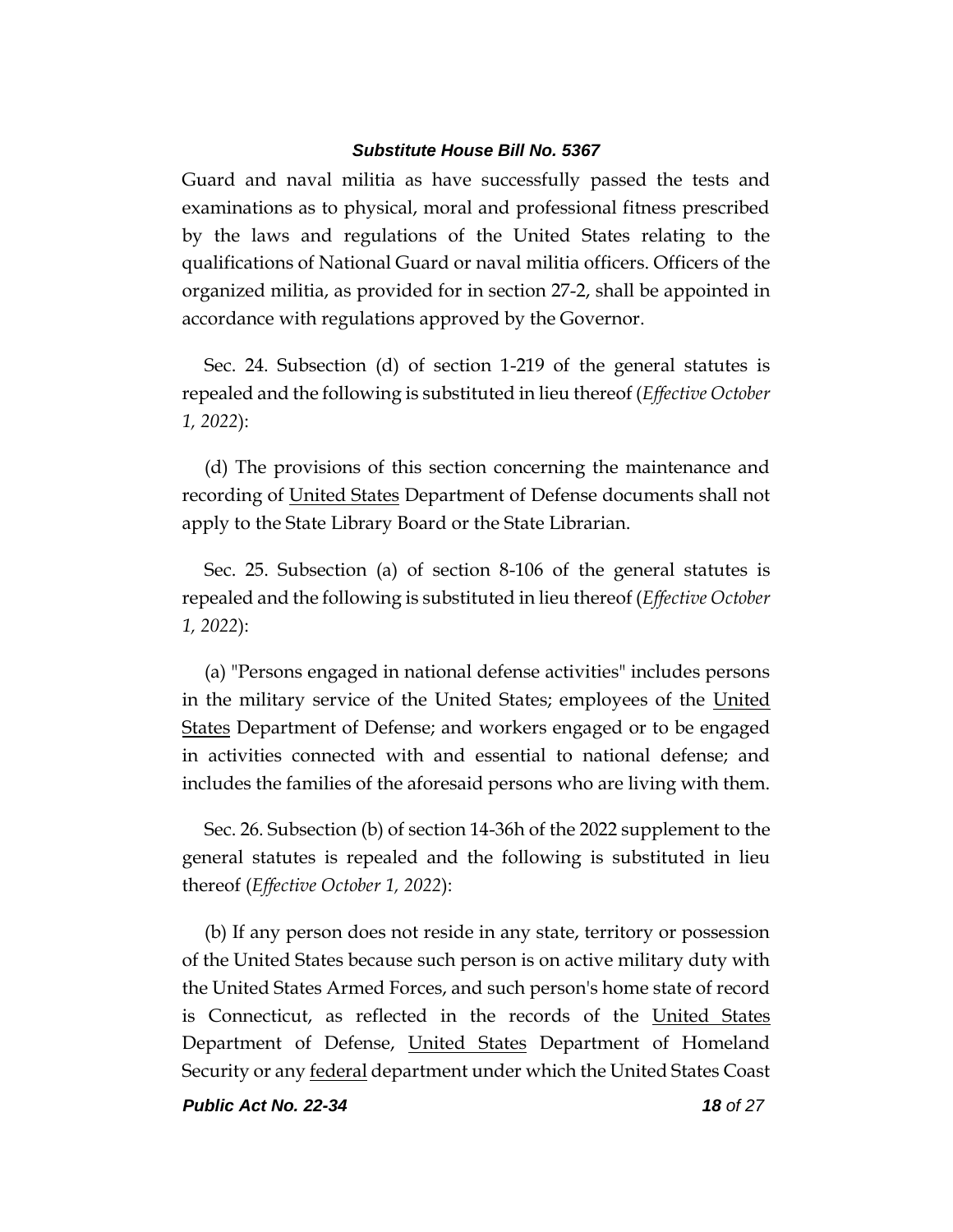Guard operates, such person may obtain a Connecticut operator's license or identity card, provided such person: (1) Does not have an operator's license or identity card issued by another state, territory or possession of the United States, or surrenders any such license or identity card; (2) has a current APO or FPO mailing address; (3) designates such person's home address as 60 State Street, Wethersfield, CT 06161; and (4) meets all other requirements for obtaining an operator's license or identity card in this state.

Sec. 27. Section 17a-453d of the general statutes is repealed and the following is substituted in lieu thereof (*Effective October 1, 2022*):

The Department of Mental Health and Addiction Services, in collaboration with the Department of Children and Families and the Department of Veterans Affairs, shall provide behavioral health services, on a transitional basis, for the dependents and any member of any reserve component of the armed forces of the United States who has been called to active service in the armed forces of the state or the United States for Operation Enduring Freedom or Operation Iraqi Freedom. Such transitional services shall be provided when no United States Department of Defense coverage for such services is available or such member is not eligible for such services through the United States Department of Defense, until an approved application is received from the United States Department of Veterans Affairs and coverage is available to such member and such member's dependents.

Sec. 28. Subsection (b) of section 20-327f of the general statutes is repealed and the following is substituted in lieu thereof (*Effective October 1, 2022*):

(b) With respect to a contract for the sale of a one-to-four family residential real property, if the seller provides written notice to the purchaser, prior to, or upon, entering into the contract, of the availability of information concerning environmental matters from the **[**federal**]**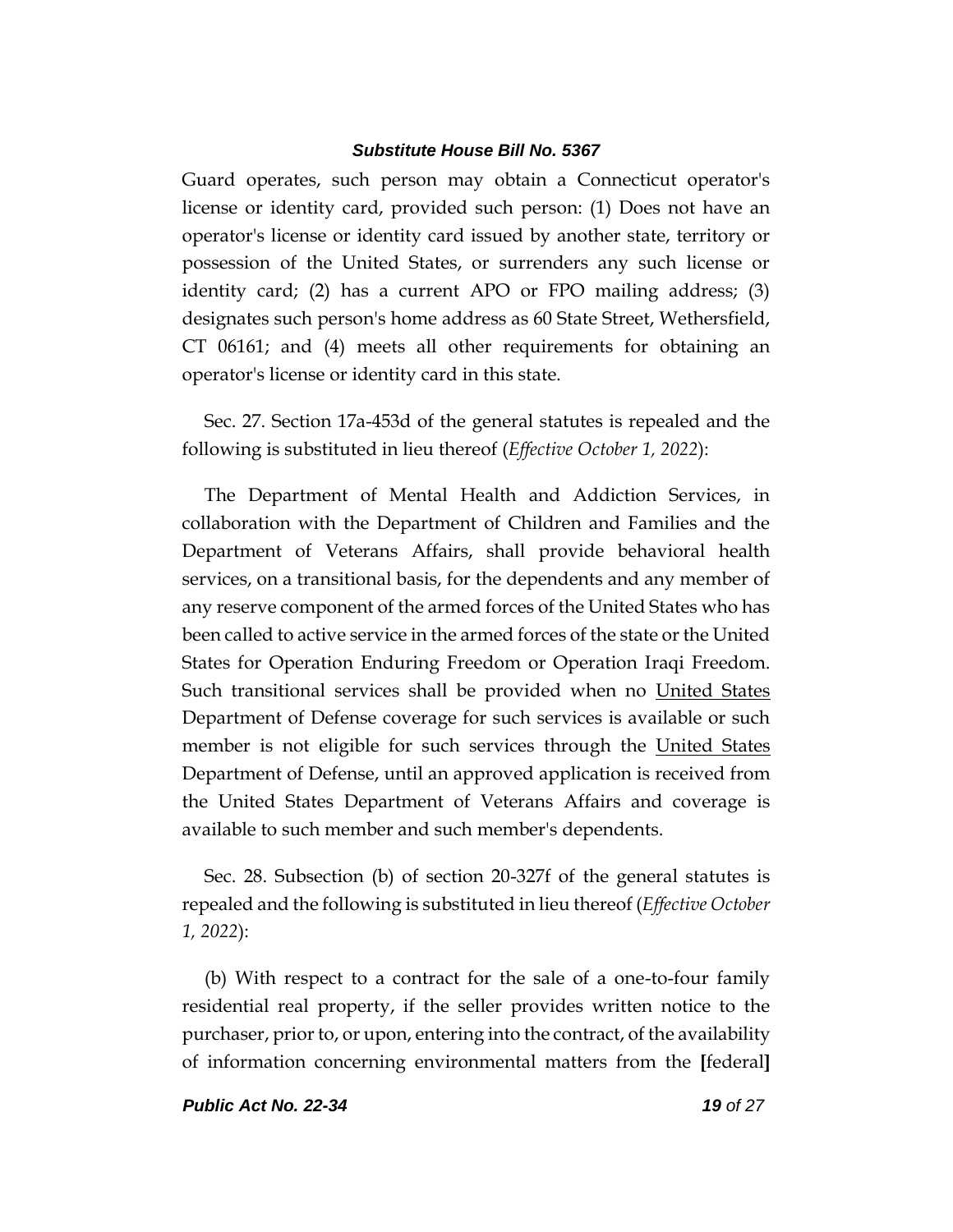United States Environmental Protection Agency, the National Response Center, the United States Department of Defense and third-party providers, the seller and any real estate licensee shall be deemed to have fully satisfied any duty to disclose environmental matters concerning properties other than the property that is the subject of the contract.

Sec. 29. Subsection (b) of section 22a-337 of the general statutes is repealed and the following is substituted in lieu thereof (*Effective October 1, 2022*):

(b) The Commissioner of Energy and Environmental Protection is designated as the shore erosion agency of the state for the purpose of cooperating with the Beach Erosion Board of the United States Department of Defense, as provided for in Section 2 of the "River and Harbor Act" adopted by Congress and approved July 3, 1930, and known as H.R. Number 11781 of the second session of the 71st Congress. Said commissioner shall carry out investigations and studies of conditions along the shore line, harbors, rivers and islands within the territorial waters of the state in order to promote and encourage the healthful recreation of its citizens and with a view to devising and projecting economical and effective methods and works for preventing and correcting shore erosion and damage to public and private property therefrom and to prevent inundation of improved property by storms, erosion and ravages of the sea.

Sec. 30. Section 5-224 of the general statutes is repealed and the following is substituted in lieu thereof (*Effective October 1, 2022*):

Any veteran who served in time of war, if such veteran is not eligible for disability compensation or pension from the **[**United States**]** United States Department of Veterans Affairs, or the spouse of such veteran who by reason of such veteran's disability is unable to pursue gainful employment, or the unmarried surviving spouse of such veteran, and if such person has attained at least the minimum earned rating on any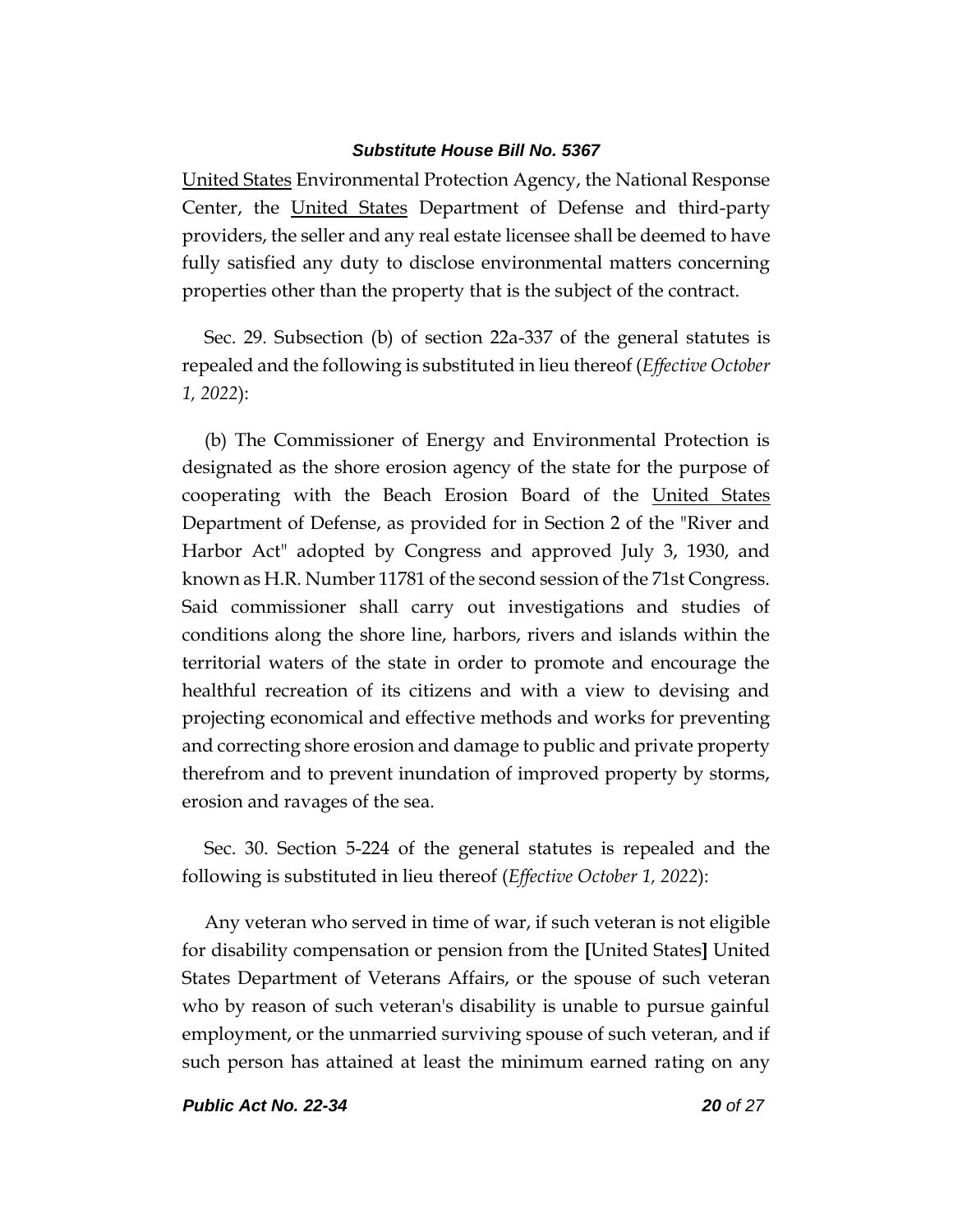examination held for an original appointment for the purpose of establishing a candidate list to fill a vacancy in accordance with subsection (d) of section 5-228, shall have five points added to his or her earned rating. Any such veteran, or the spouse of such veteran who by reason of such veteran's disability is unable to pursue gainful employment, or the unmarried surviving spouse of such veteran, if such person is eligible for such disability compensation or pension and if such person has attained at least the minimum earned rating on any such examination held for an original appointment for the purpose of establishing a candidate list to fill a vacancy in accordance with subsection (d) of section 5-228, shall have ten points added to his or her earned rating. Any veteran who has served in a military action for which such person received or was entitled to receive a campaign badge or expeditionary medal, shall have five points added to his or her earned rating if such person has attained at least the minimum earned rating on any such examination held for an original appointment for the purpose of establishing a candidate list to fill a vacancy in accordance with subsection (d) of section 5-228 and such person is not otherwise eligible to receive additional points pursuant to this section. Any person who is a member of the armed forces, as defined in section 27-103, as amended by this act, and who is in the final year of an enlistment contract with any branch of the armed forces shall have five points added to his or her earned rating if such person has attained at least the minimum earned rating on any such examination held for an original appointment for the purpose of establishing a candidate list to fill a vacancy in accordance with subsection (d) of section 5-228. Names of any such persons shall be placed upon the candidate lists in the order of such augmented ratings. Credits shall be based upon examinations with a possible rating of one hundred points.

Sec. 31. (*Effective from passage*) (a) There is established a task force to (1) evaluate state property tax exemptions, abatements and other relief granted to veterans, (2) make recommendations concerning whether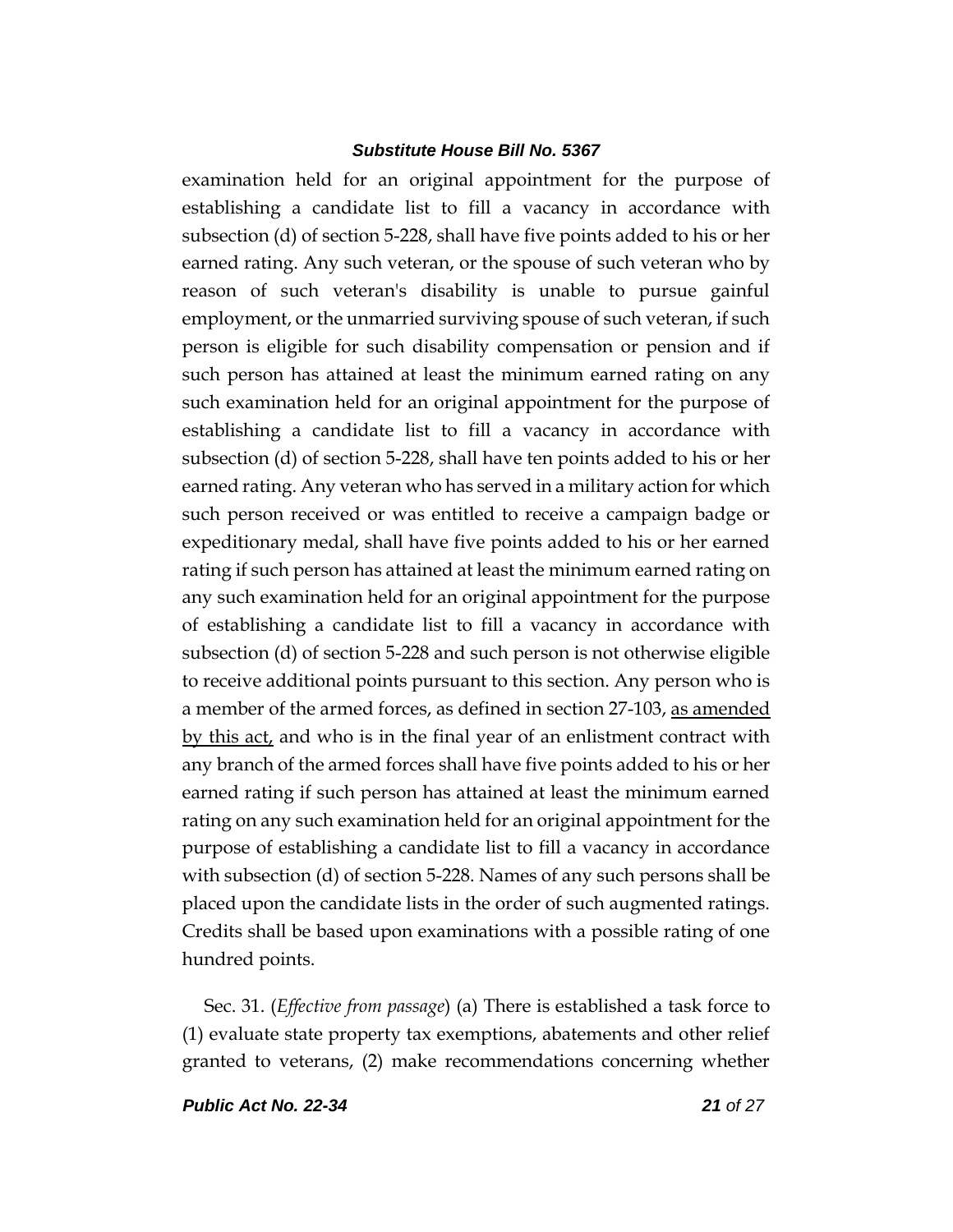any such state veterans property tax relief should be adjusted to more effectively align with the intent, at the time of enactment, for such relief, and (3) create a list of municipalities in the state that have enacted local veterans property tax relief and specify the nature of such relief in each such municipality.

(b) The task force shall consist of the following members:

(1) Two appointed by the speaker of the House of Representatives;

(2) Two appointed by the president pro tempore of the Senate;

(3) One appointed by the majority leader of the House of Representatives;

(4) One appointed by the majority leader of the Senate;

(5) One appointed by the minority leader of the House of Representatives; and

(6) One appointed by the minority leader of the Senate.

(c) Any member of the task force appointed under subdivision (1),  $(2)$ ,  $(3)$ ,  $(4)$ ,  $(5)$  or  $(6)$  of subsection  $(b)$  of this section may be a member of the General Assembly.

(d) All initial appointments to the task force shall be made not later than thirty days after the effective date of this section. Any vacancy shall be filled by the appointing authority.

(e) The speaker of the House of Representatives and the president pro tempore of the Senate shall select the chairpersons of the task force from among the members of the task force. Such chairpersons shall schedule the first meeting of the task force, which shall be held not later than sixty days after the effective date of this section.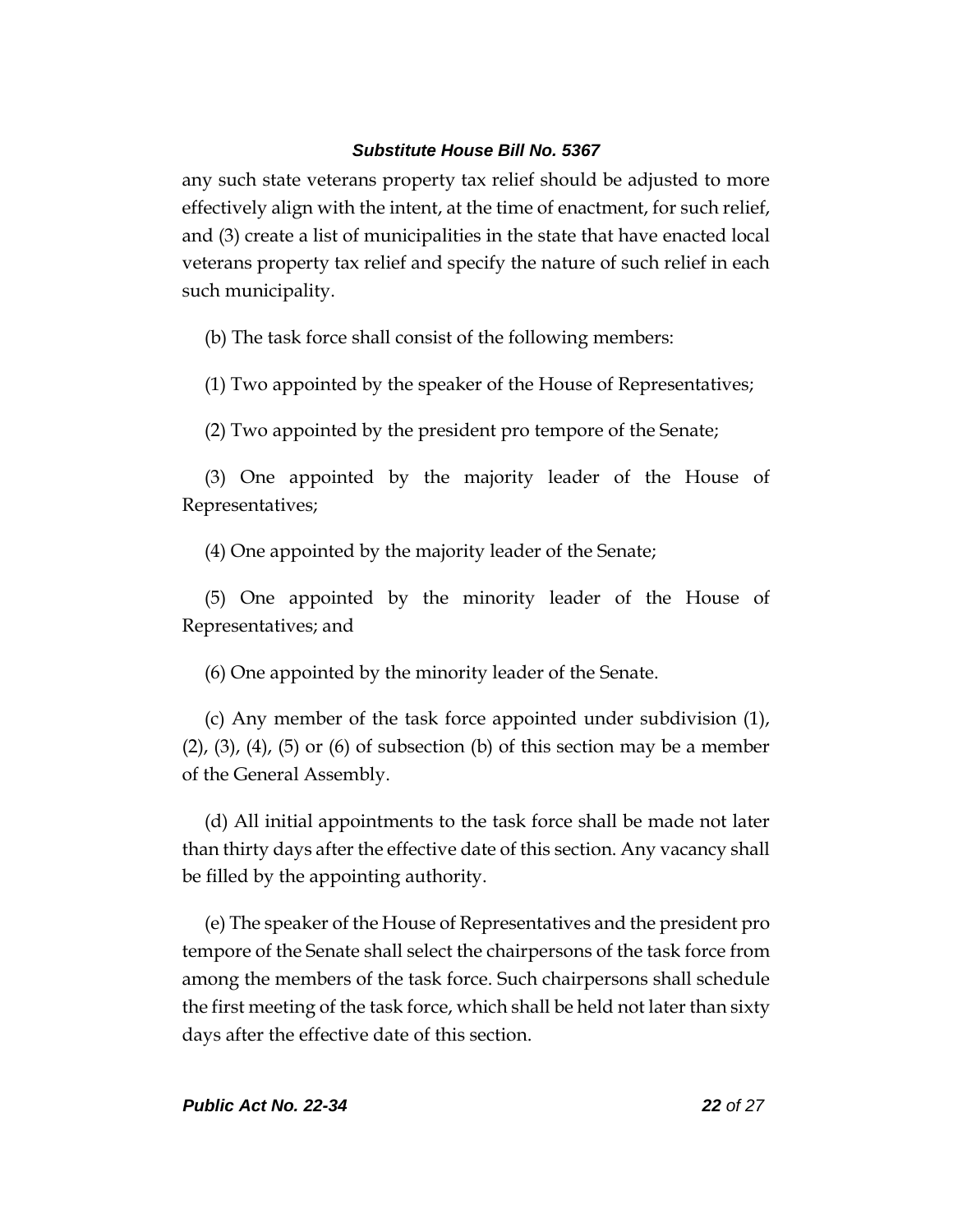(f) The administrative staff of the joint standing committee of the General Assembly having cognizance of matters relating to military and veterans' affairs shall serve as administrative staff of the task force.

(g) Not later than January 1, 2023, the task force shall submit a report on its findings and recommendations to the joint standing committees of the General Assembly having cognizance of matters relating to military and veterans' affairs and planning and development, in accordance with the provisions of section 11-4a of the general statutes. The task force shall terminate on the date that it submits such report or January 1, 2023, whichever is later.

Sec. 32. (*Effective from passage*) Not later than September 1, 2022, the Commissioner of Veterans Affairs shall submit to the joint standing committee of the General Assembly having cognizance of matters relating to veterans' affairs, in accordance with the provisions of section 11-4a of the general statutes, recommendations for improvements regarding municipal veterans' representatives, as described in subsection (b) of section 27-135 of the general statutes, to ensure consistent, effective and efficient provision of services to veterans, as defined in section 27-103 of the general statutes, as amended by this act, throughout the state.

Sec. 33. (NEW) (*Effective October 1, 2022*) (a) Any municipality, by vote of its legislative body or, in a municipality where the legislative body is a town meeting, by vote of the board of selectmen, may provide that any veteran, as defined in section 27-103 of the general statutes, as amended by this act, whose federal adjusted gross income is fifty thousand one hundred dollars or less shall be entitled to an exemption from the tax imposed under chapter 203 of the general statutes on any dwelling owned and occupied by such veteran as such veteran's primary residence, in an amount equal to ten per cent of the assessed value of such primary residence.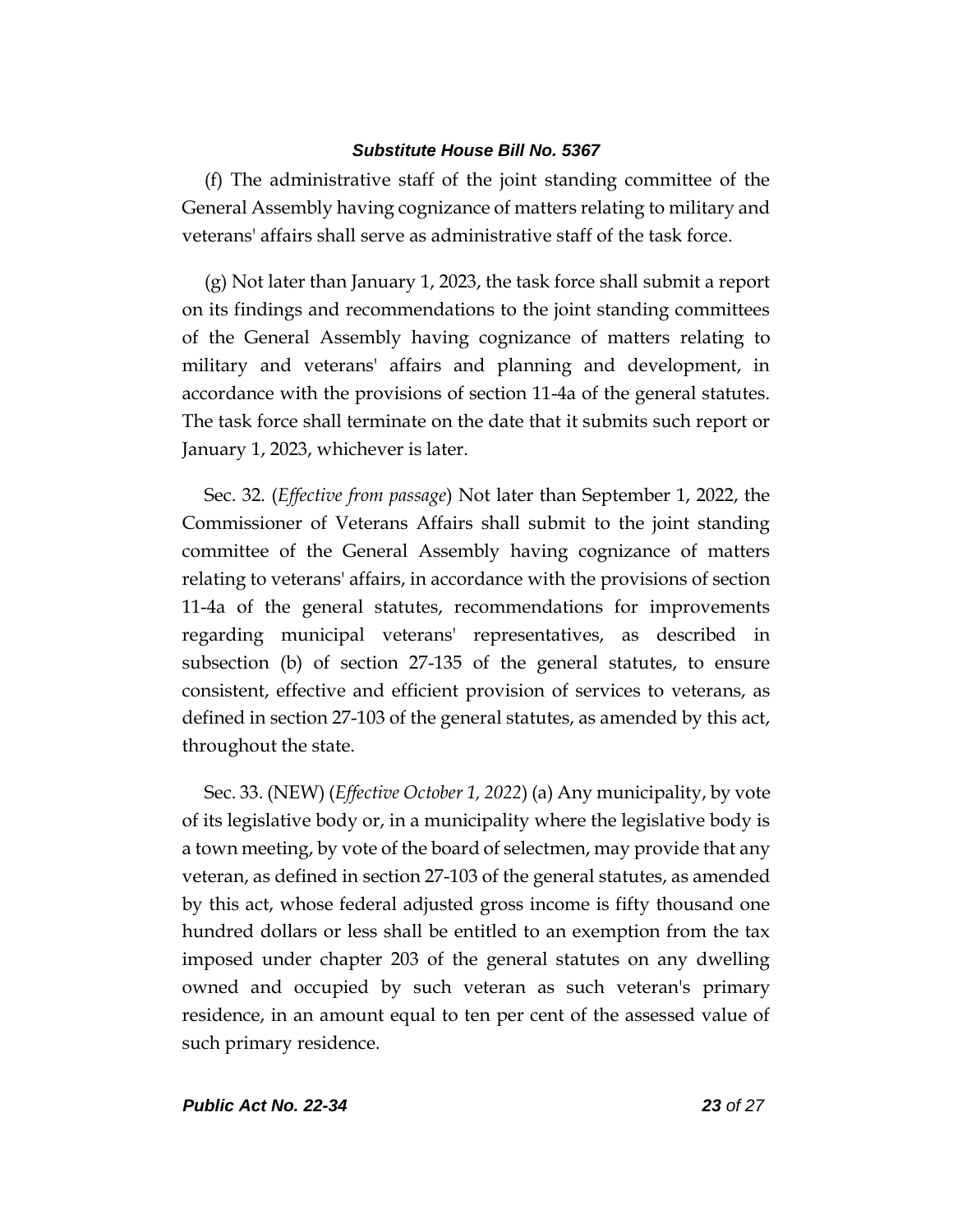(b) (1) Any veteran who claims an exemption under subsection (a) of this section shall give notice to the town clerk of the municipality in which such primary residence is located that such veteran is entitled to such exemption.

(2) Any veteran submitting a claim for such exemption shall file an application, on a form prepared by the assessor of the municipality in which such primary residence is located, not later than the assessment date with respect to which such exemption is claimed, which application shall include (A) (i) a certified copy of such veteran's military discharge document, as defined in section 1-219 of the general statutes, as amended by this act, or (ii) in the absence of such certified copy, at least two affidavits of disinterested individuals showing that the claimant is a veteran, provided the assessor may further require such claimant to be examined by such assessor under oath concerning the facts contained in such affidavits, and (B) a copy of such veteran's federal income tax return or, in the event such a return is not filed, such evidence as may be required by the assessor, for the tax year of such veteran ending immediately prior to the assessment date with respect to which such exemption is claimed. The town clerk of the municipality in which such primary residence is located shall record the certified copy or affidavits submitted pursuant to subparagraph (A) of this subdivision in full and shall list the name of such veteran, and such service shall be performed by such town clerk without remuneration. No assessor, board of assessment appeals or other official shall allow any such claim for exemption unless the certified copy or affidavits specified in this subsection have been filed with the office of the town clerk. Any veteran who has submitted a claim for such exemption and received approval for the first time shall file for such exemption biennially thereafter, subject to the provisions of subdivision (3) of this subsection.

(3) The assessor of such municipality shall annually make a certified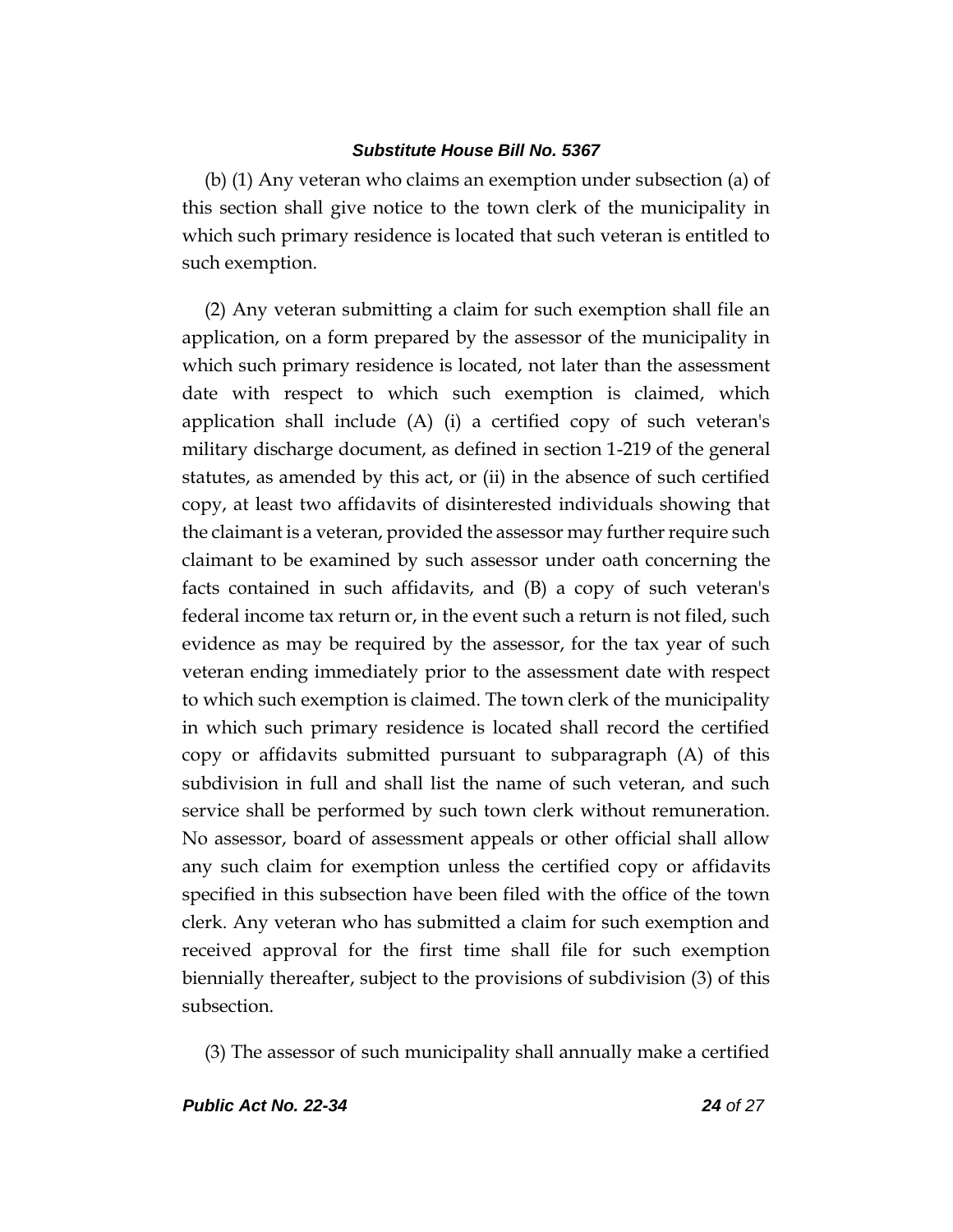list of all such veterans who are found to be entitled to an exemption under the provisions of this section, which list shall be filed in the town clerk's office and shall be prima facie evidence that any veteran whose name appears on such list is entitled to such exemption, subject to the provisions of subsection (c) of this section, as long as such veteran continues to own and occupy the dwelling as such veteran's primary residence. Such assessor may, at any time, require such veteran to appear before such assessor for the purpose of furnishing additional evidence, except that any veteran who, by reason of total disability, is unable to so appear may furnish such assessor  $(A)$  a statement from such veteran's attending physician or advanced practice registered nurse, certifying that such veteran is totally disabled and unable to make a personal appearance, and (B) such other evidence of total disability as such assessor may deem appropriate.

(4) No veteran may receive an exemption under this section until such veteran has proven such veteran's right to such exemption in accordance with the provisions of this section, together with such further proof as may be required under such provisions. Exemptions so proven shall take effect on the next succeeding assessment day.

(c) Any veteran who has submitted an application and been approved in any year for the exemption provided in subsection (a) of this section shall, in the assessment year immediately following approval, be presumed to qualify for such exemption. During the year immediately following such approval, the assessor shall notify, in writing, such veteran presumed to be qualified pursuant to this subsection. If any such veteran has qualifying income in excess of the maximum allowed under subsection (a) of this section, such veteran shall notify the assessor on or before the next filing date of such exemption and shall be denied such exemption for the assessment year immediately following and for any subsequent year until such veteran has reapplied and again qualified for such exemption. Any such veteran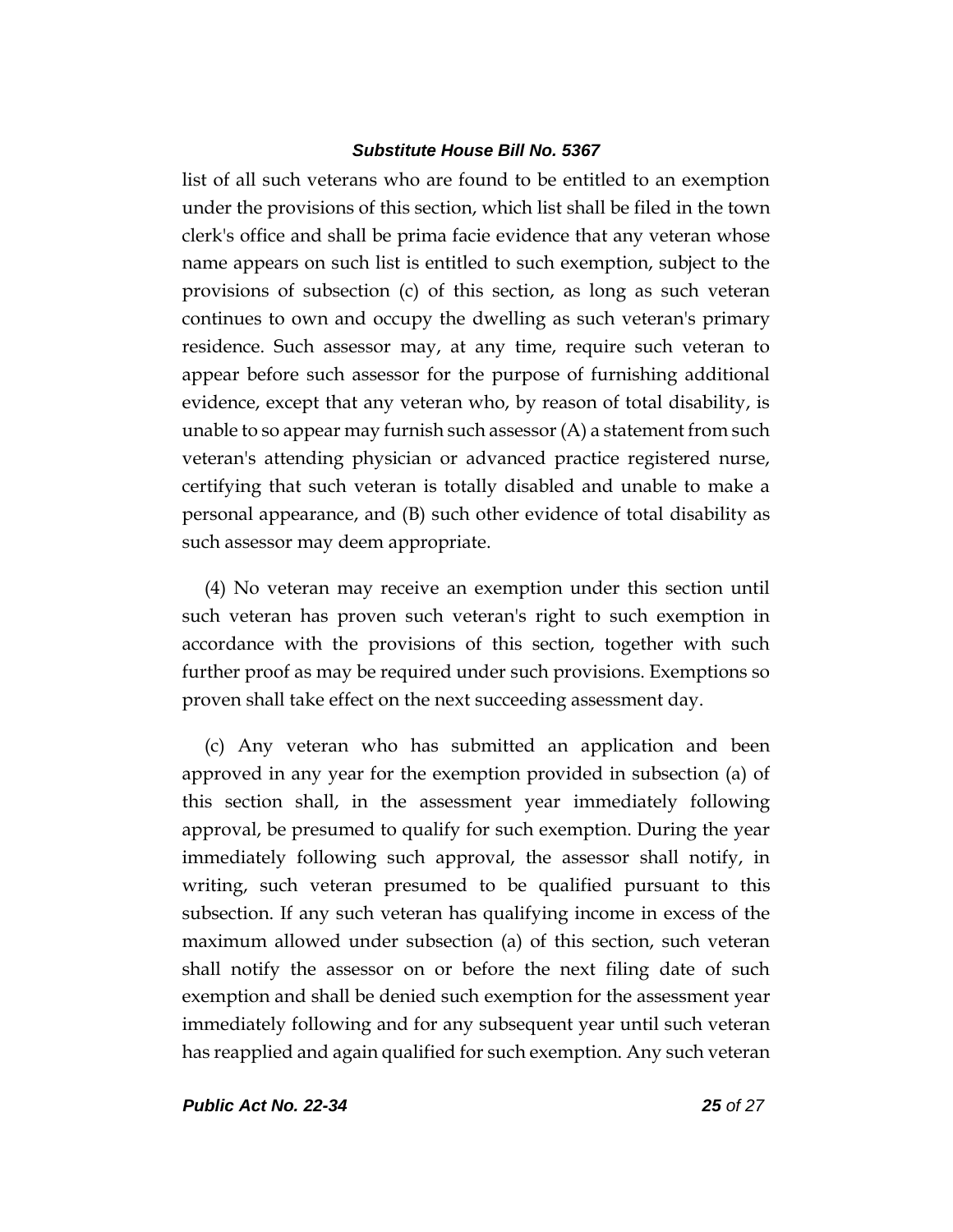who fails to notify the assessor of such disqualification shall make payment to the municipality in the amount of property tax loss related to such exemption improperly taken.

Sec. 34. Section 12-2b of the general statutes is repealed and the following is substituted in lieu thereof (*Effective October 1, 2022*):

The Secretary of the Office of Policy and Management shall:

(1) In consultation with the Commissioner of Agriculture, develop schedules of unit prices for property classified under sections 12-107a to 12-107e, inclusive, update such schedules by October 1, 1990, and every five years thereafter, and make such data, studies and schedules available to municipalities and the public;

(2) **[**develop**]** Develop regulations setting forth standards and tests for: Certifying revaluation companies and their employees, which regulations shall ensure that a revaluation company is competent in appraising and valuing property, certifying revaluation companies and their employees, requiring that a certified employee supervise all valuations performed by a revaluation company for municipalities, maintaining lists of certified revaluation companies and upon request, advising municipalities in drafting contracts with revaluation companies, and conducting investigations and withdrawing the certification of any revaluation company or employee found not to be conforming to such regulations. The regulations shall provide for the imposition of a fee payable to a testing service designated by the secretary to administer certification examinations; **[**and**]**

(3) **[**by**]** By himself, or by an agent whom he may appoint, inquire if all property taxes **[**which**]** that are due and collectible by each town or city not consolidated with a town, are in fact collected and paid to the treasurer thereof in the manner prescribed by law, and if accounts and records of the tax collectors and treasurers of such entities are adequate